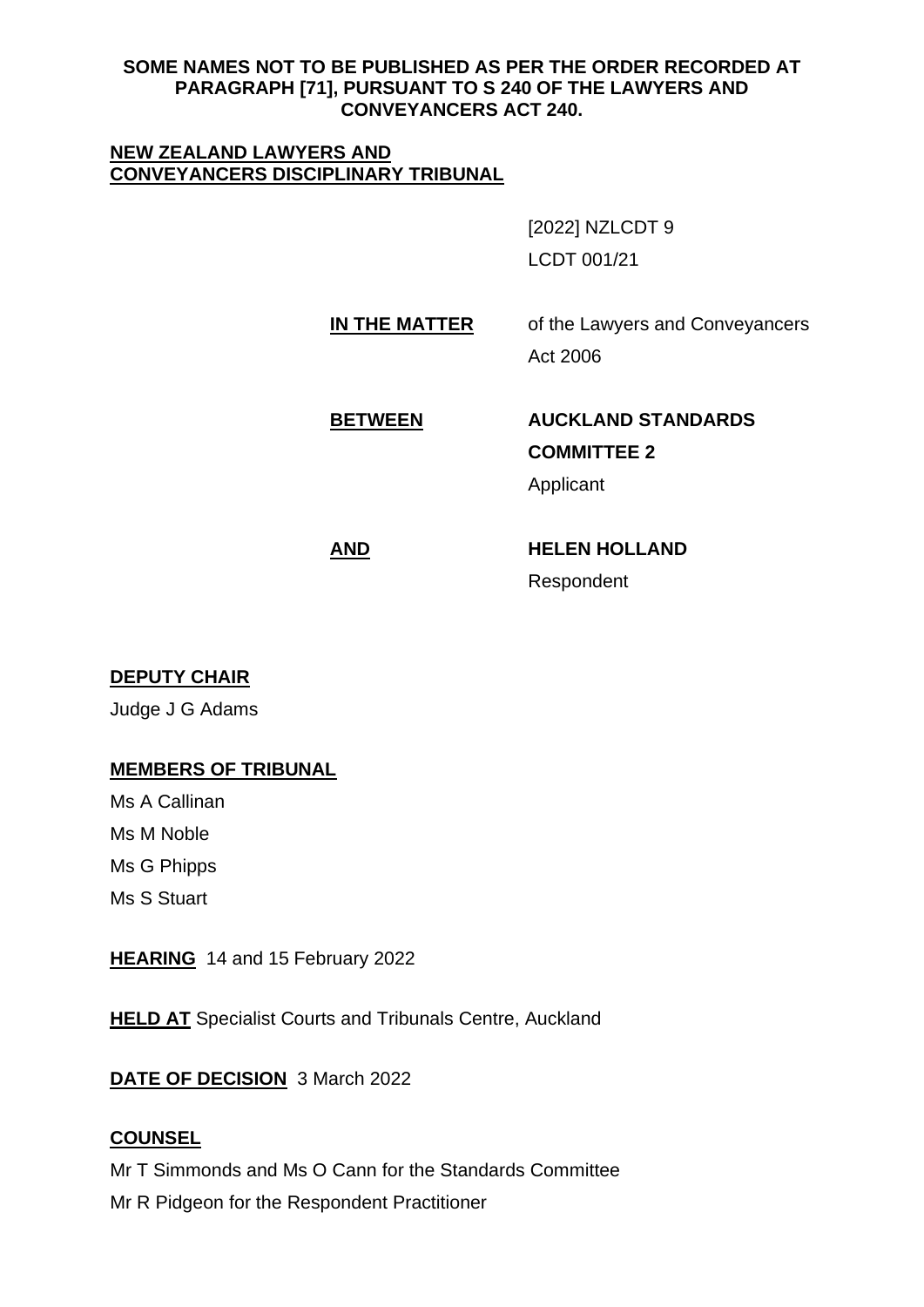## **DECISION OF THE TRIBUNAL REGARDING LIABILITY**

[1] Ms Holland is charged with misconduct under s 7(1)(b)(ii) of the Lawyers and Conveyancers Act 2006 ("the Act"). This provision expressly targets conduct unconnected with the provision of regulated services. The rationale for the extension to such conduct is found in its statutory threshold: the conduct "would justify a finding that the lawyer … is not a fit and proper person or is unsuited to engage in practice as a lawyer ….". Misconduct under s 7(1)(b)(ii) is not designed to penalise a lawyer who, while acting outside the realm of regulated services, merely makes poor decisions or ordinary mistakes; it targets conduct that goes to the heart of fitness to practise.

[2] For the reasons set out in this judgment, we find Ms Holland's conduct to be at the level of misconduct. Accordingly, we do not need to consider the alternative lesser charge of unsatisfactory conduct under s 12(c).

[3] The Standards Committee alleges that Ms Holland's conduct, in managing her parents' estates and affairs fell gravely short in three areas that we adopt as the organising headings for this judgment, namely:

- breaches of fiduciary duties (including profiting while in a fiduciary capacity);
- failure to maintain adequate records; and
- failure to account.

[4] Ms Holland filed documents suggesting a variety of defences. They included a denial that a lawyer could be liable for conduct outside the provision of regulated services; that this was a family issue, inappropriate for Law Society intervention; and that she owed no fiduciary duties to her siblings. At the hearing, those defences were abandoned, and her defence retreated to the propositions that her brother had told her he did not expect to receive any share in his father's estate; that her brother had stolen a significant part of her records; and that her conduct fell short of the threshold for  $s$  7(1)(b)(ii).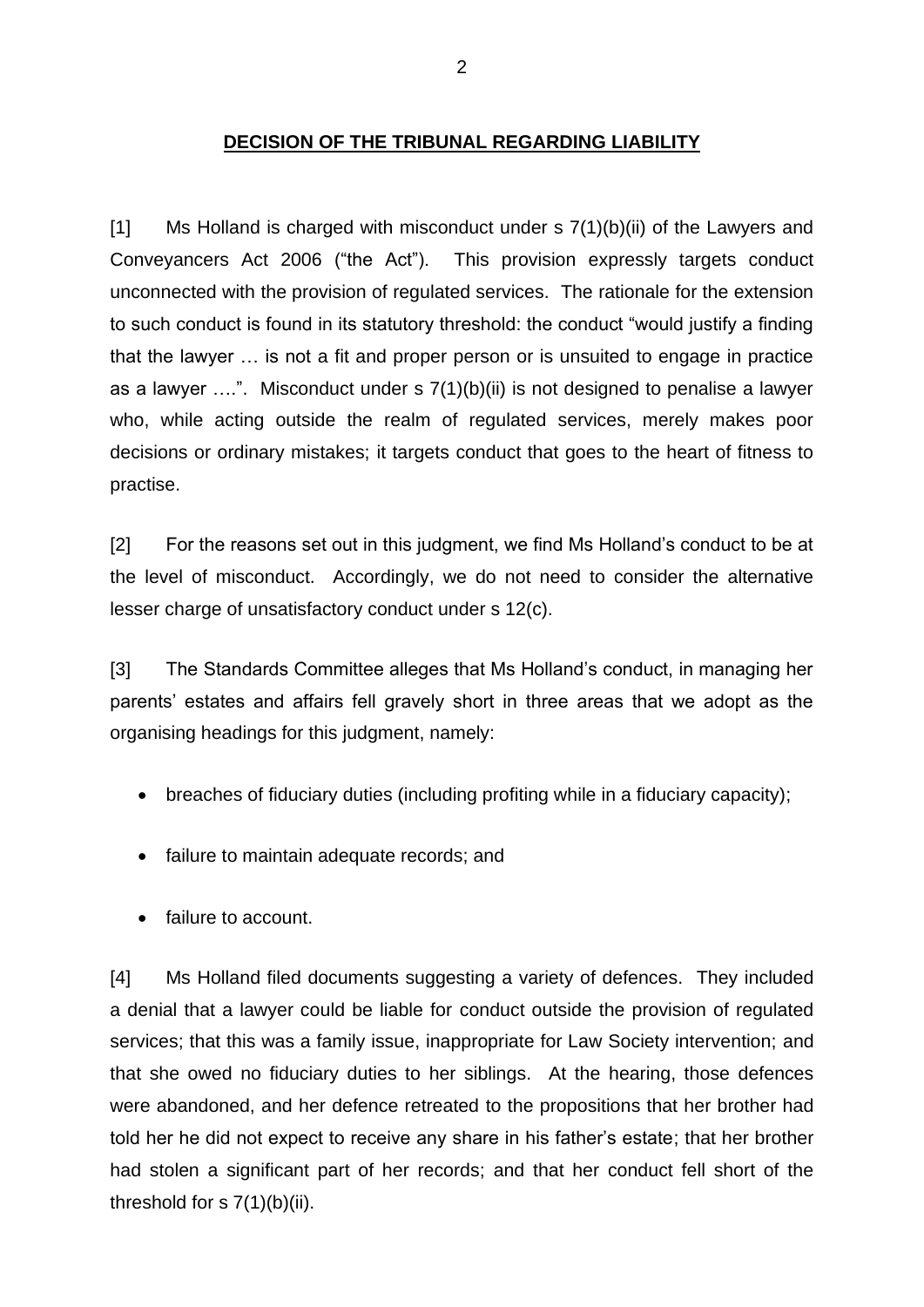[5] The underlying concern of the charge is whether Ms Holland's conduct (unconnected with the provision of regulated services) is consonant with her being a fit and proper person or suited to practice as a lawyer. With that in mind, we are concerned about stances she has taken with regard to the charge that reflect fundamental shortcomings. We shall comment on these as they arise in this judgment. They include:

- failure to recognise her fiduciary relationships;
- failure to appreciate her fiduciary obligations;
- avoidance of lawful obligations;
- recklessness in managing funds;
- irrationality.

## **Did Ms Holland breach fiduciary duties?**

#### *The fiduciary relationships*

[6] Ms Holland is the youngest of three siblings. Her brother and sister are not lawyers. Her brother, the complainant, is a medical specialist residing overseas.

[7] In family affairs Ms Holland held or undertook the following roles:

- (a) Ms Holland's father died in November 2001. She was a co-trustee of his estate. She and her mother were granted Probate of his will. Under that will, her mother had a life interest, and the three children were equal residuary beneficiaries.
- (b) After her father's death, Ms Holland was the nominated attorney under her mother's Enduring Power of Attorney for property, and for personal care and welfare. Her mother was in indifferent health from 2003 and, over time, her competence diminished.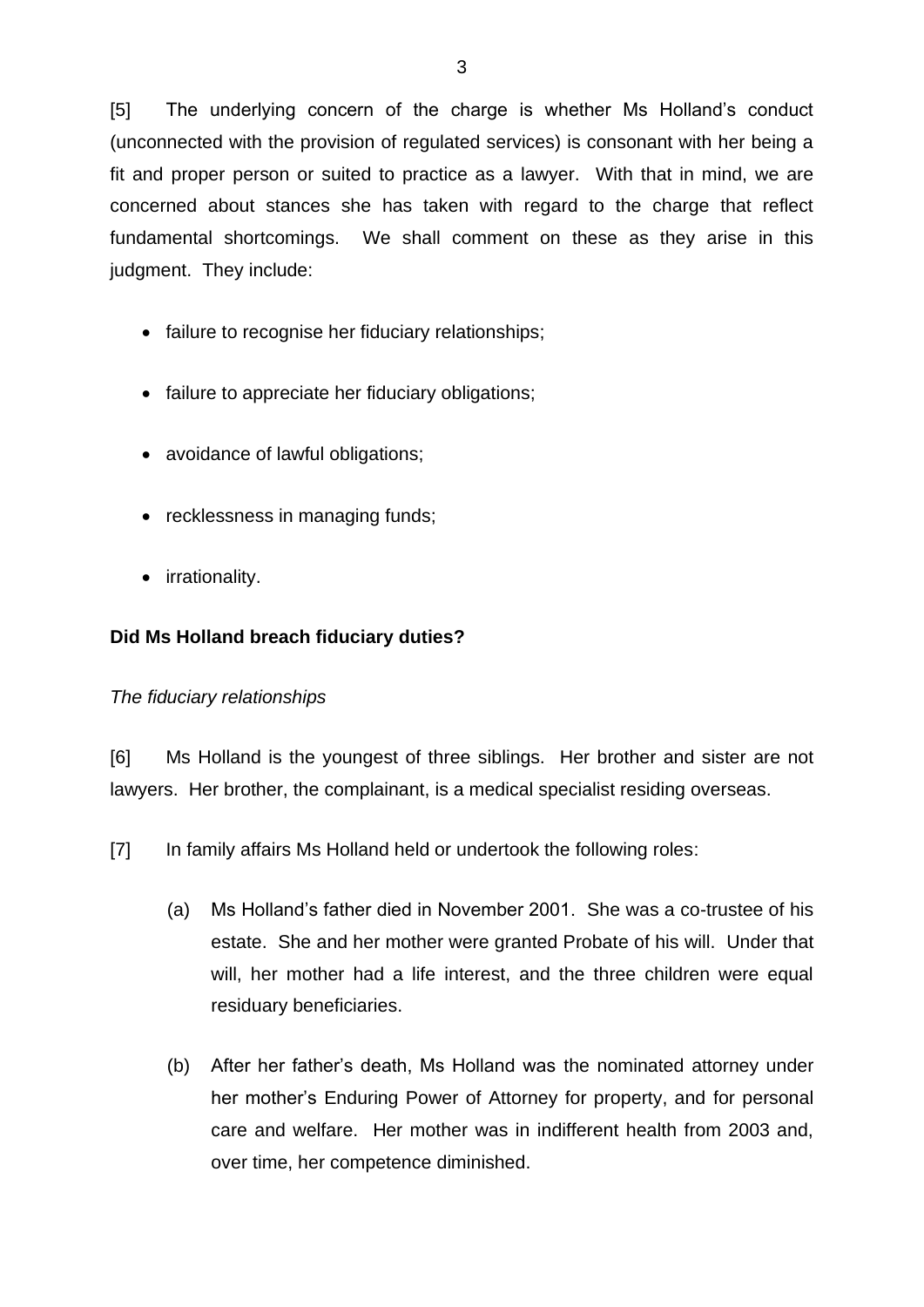(c) Ms Holland's mother died in September 2013. Ms Holland was aware that she and her two siblings were the executors, trustees and equal beneficiaries under her mother's will. Probate was not obtained, and Ms Holland took control of estate matters. Her mother's will has not been produced in evidence. Ms Holland's brother says he has never seen it although he accepts that all three siblings were to share equally. Ms Holland seems to have suppressed her mother's last will because she did not agree with aspects of it<sup>1</sup> but she says that, like her previous will, it shared her estate equally among all three children.

#### *Key facts*

[8] At first, a law firm acted in her father's estate but, in January 2002, Ms Holland instructed that firm to transfer the estate funds then available, \$301,443.83, to the law firm who then employed Ms Holland (and where she later became a partner). From January 2002, those funds were effectively under Ms Holland's sole control.

[9] In 2005, a Napier property in the names of both parents was sold. Ms Holland estimated her father's net estate was worth approximately \$500,000 at that point. No documents verify this, but the proposition squares with the sum of the cash funds of approximately \$300,000 and her father's estate's share (about \$200,000<sup>2</sup> ) of the Napier sale.

[10] Her mother's share of the Napier sale was applied to purchase a retirement apartment interest for her mother. $3$ 

[11] During her mother's lifetime, Ms Holland arranged for the sale of two properties in her mother's sole name - a Taupo property (in 2010) and the apartment (in 2013). Ms Holland's husband, then a practising lawyer, acted on the sales free of charge. The net balances are said to have been divided equally between the siblings. In these transactions, Ms Holland was acting on her mother's behalf.

 $1$  NoE pp 56 – 58.

 $2$  NoE p 109, lines  $15 - 22$ .

<sup>3</sup> NoE p 109, line 33.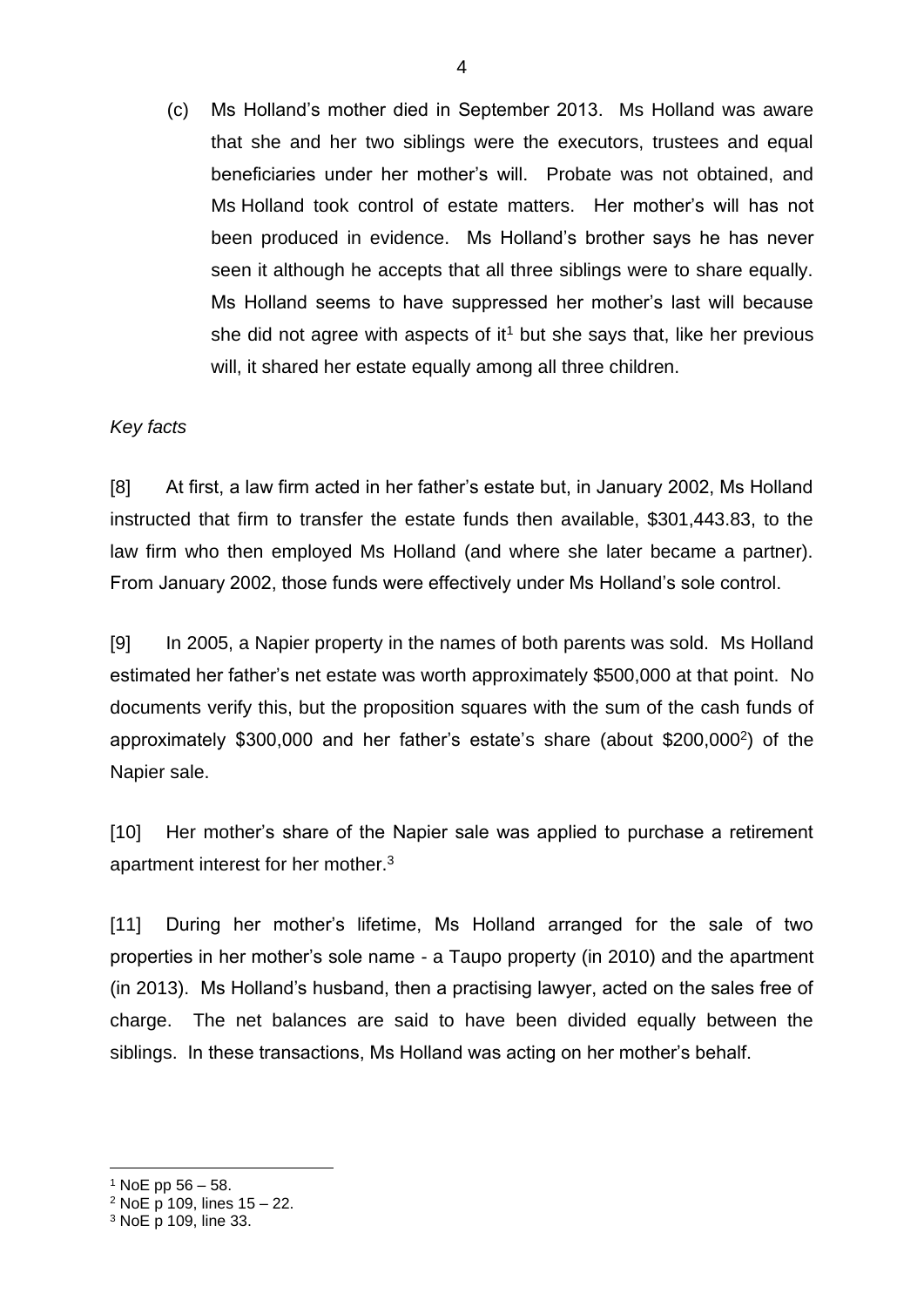[12] Ms Holland advanced loans from her father's estate to her sister and to herself. In these transactions she was acting as co-trustee of her father's estate. She said those to her sister were advanced between 2004 and two or three years thereafter,<sup>4</sup> and amounted to \$215,000 or \$225,000. 5 She said she advanced \$200,000 to herself. On her evidence the first lending to herself began in 2002 "because I had a use for it."<sup>6</sup> When it was put to her that her personal borrowings from her father's estate may have been around \$285,000, she disputed the proposition<sup>7</sup> but she has not produced any documents to evidence or record the loans. The only evidence we have about the loans is her own words without more. Under cross-examination she was unable to be precise about the number of loans to her sister, eventually retreating to the proposition "I'm pretty certain it would be around that number [12]."<sup>8</sup>

[13] Ms Holland's mother died in September 2013. Only hours before her mother died, Ms Holland prematurely closed two term deposits (totalling \$300,000 at face value), attracting a bank penalty of \$36,000 (reclaiming interest that had been paid in the expectation the deposits would continue to their terms). Of the \$264.000 recovered, she retained one-third, namely \$88,000. She paid the remaining \$176,000 to her brother (on the day of her mother's death), instructing him to pay half of that sum (namely \$88,000) to their sister.

[14] Ms Holland did not argue that the term deposit funds were anything other than her mother's own funds. She accepted that her brother received no share of his father's estate which, in 2005, was said (credibly) to have been worth about \$500,000.

[15] No application was made for Probate of her mother's will. Ms Holland treated her mother's estate as if it were one with net assets under \$15,000. That notional position was achieved by distributing the proceeds of term deposits proximate to her mother's death, and by ignoring a debt of \$53,000 owed by Ms Holland to her mother's estate.

<sup>4</sup> Ms Holland's affidavit 27 May 2021, Ex A at [20].

<sup>5</sup> Ms Holland's affidavit 27 May 2021, Ex A at [21].

 $6$  NoE p 86, lines 10 – 18.

<sup>7</sup> "That's not what I recall" NoE 90, line14.

<sup>8</sup> NoE p 94, line 16.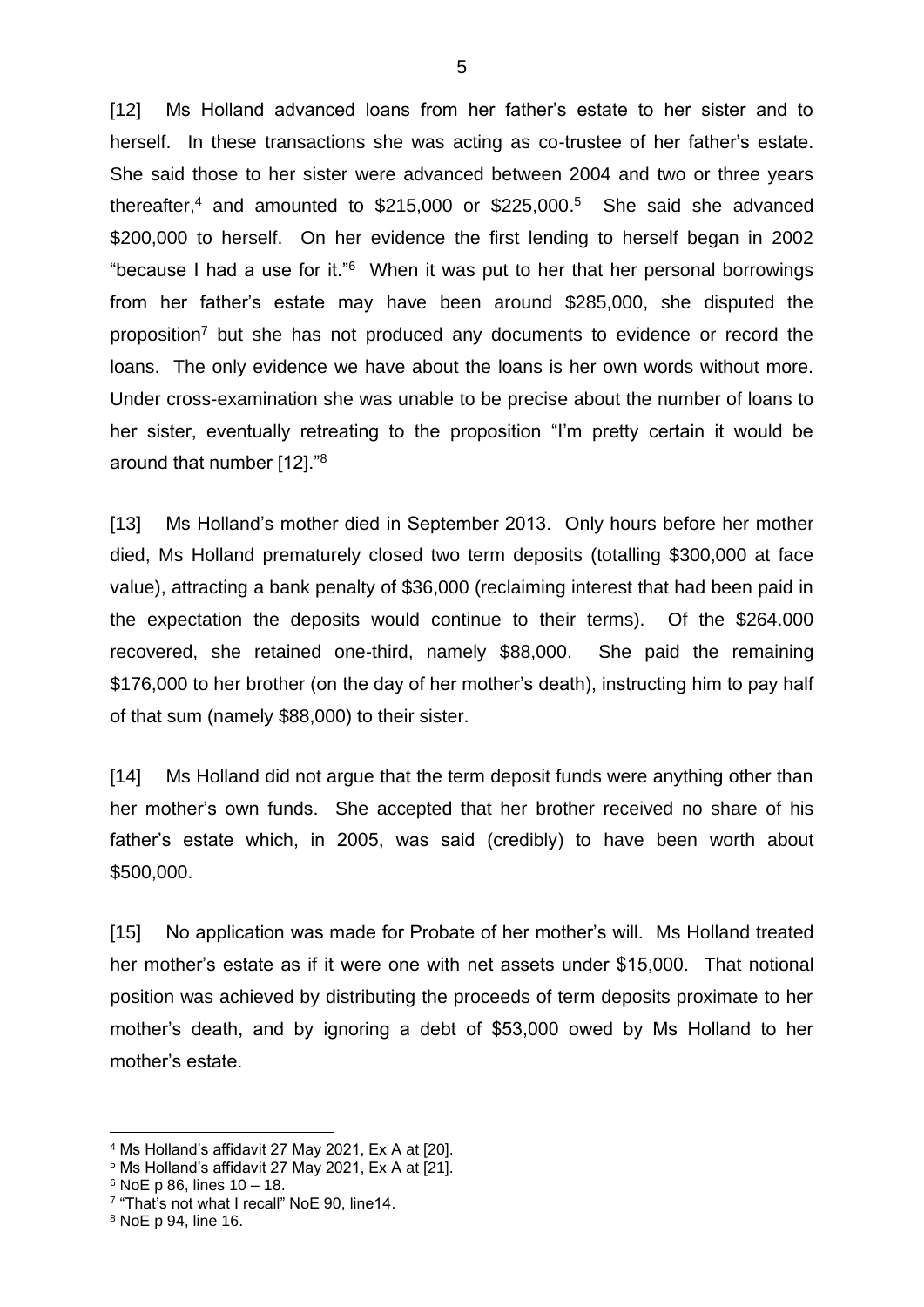[16] Ms Holland was adjudicated bankrupt in 2017. We infer that she and her husband were experiencing financial pressure in 2009 when she "had a need to use some money" and borrowed \$53,000 from her mother's bank account.<sup>9</sup> She deposed that "I was very exposed at this time ... as I had lost my job (on 31<sup>st</sup> March 2007), I lost almost \$400,000 from this."<sup>10</sup>

[17] We find it is probable that Ms Holland and her husband experienced financial pressure from at least 2007 when she lost her job. It is possible she was in need of funds earlier when she made advances to herself. Her family home was sold by mortgagee's sale in 2011.<sup>11</sup> In 2012, she learned that her husband was accused of fraud. He was struck off as a lawyer in February 2014. He was sentenced to two and a half years imprisonment on 5 September 2014.<sup>12</sup> He was bankrupted at the same time as Ms Holland. The relevant High Court judgment states: "In 2006 the Bank lent funds to the debtors to enable them to freehold their … property and to pay debt and tax due. That debt totalled about \$2M. By 2010, \$300,000 - \$400,000 had matured but had not been repaid."<sup>13</sup> The judgment says: "The fact remains that the debtors are impecunious. The Bank's debt remains unpaid. It seems the debtors may owe in the region of \$800,000."<sup>14</sup>

#### *What were her fiduciary duties?*

[18] Ms Holland's brother complained to the Law Society in April 2016 following repeated requests to Ms Holland, some of which she ignored and some of which she fobbed off. The principal reason it has taken almost six years to come to hearing is because of her oppositional stances including failure to comply with an order to produce documents. Ignoring the express statutory provision in s 7(1)(b)(ii), she has, throughout, argued that the matters at issue are not proper matters for professional discipline because she never provided regulated services in these matters. At the hearing, this screen collapsed in face of the clear statutory provision.

<sup>9</sup> Ms Holland's affidavit 27 May 2021, Ex A at [36]; NoE 101, line 5; as to character as a loan see Bundle p 79 at [38] and NoE 102.

<sup>10</sup> Ms Holland's affidavit 11 December 2017, at [38](a)(iii), Bundle p 78.

<sup>11</sup> Bundle p 191, line 18.

<sup>12</sup> Mr Woodcock's affidavit 26 April 2018.

<sup>13</sup> [2017] NZHC 663, at [30].

<sup>14</sup> [2017] NZHC 663, at [35].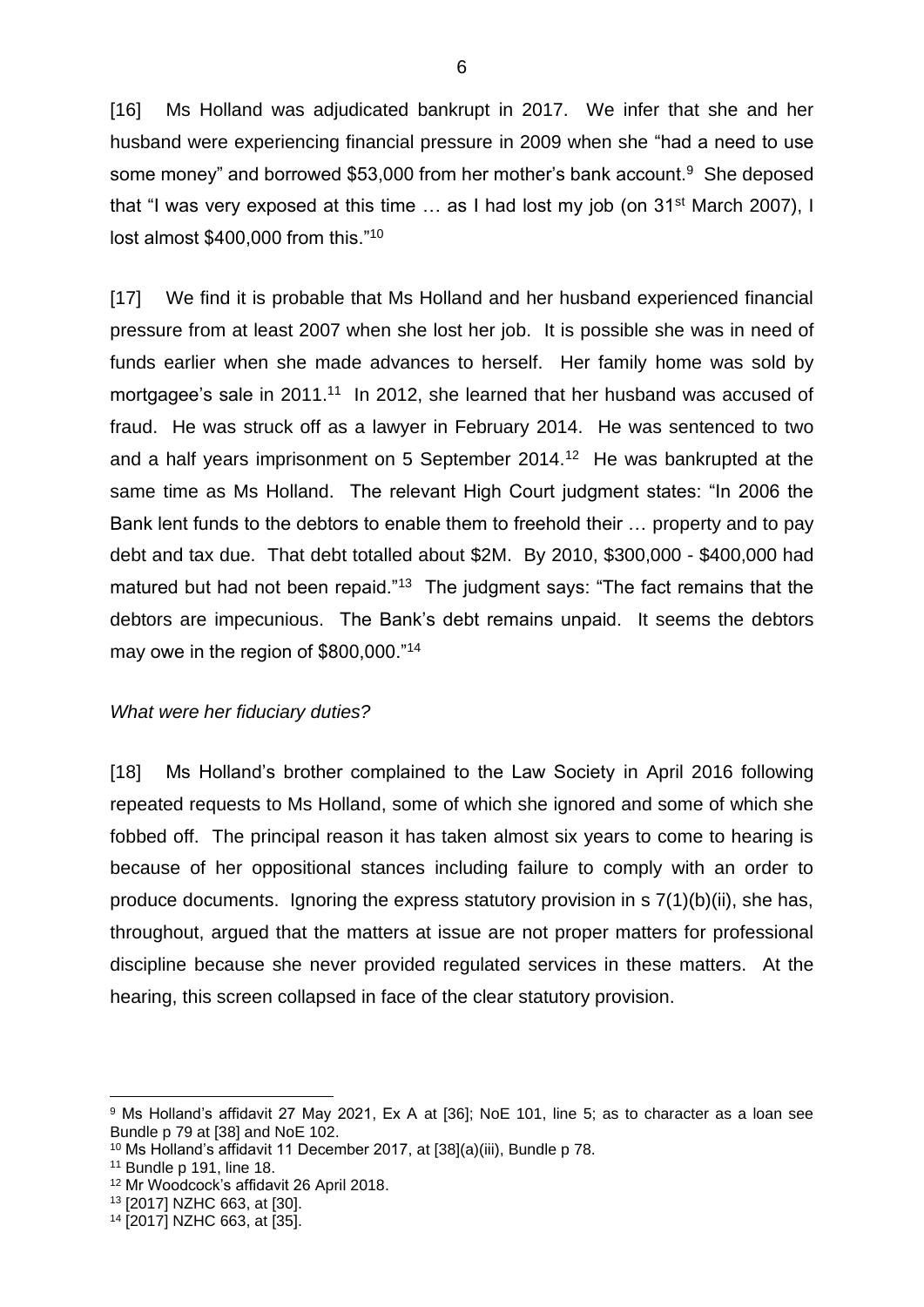[19] Until Mr Pidgeon opened the defence case at the hearing and accepted otherwise, she explicitly argued that she never owed any fiduciary duty to her siblings in these matters.

[20] Although it is now conceded, we find that the fiduciary duties, in relation to her father's estate, flow from the fact that Ms Holland held Probate, jointly with her mother. In fact, at all material times, Ms Holland had control of estate assets. She owed a fiduciary duty to all the beneficiaries, both the life tenant (her mother) and the residuary beneficiaries (her siblings). This is settled law.

[21] Ms Holland's father's will<sup>15</sup> gave his widow a life interest in "the residence" used by my wife and I as our principal place of residence".<sup>16</sup> There was power to sell and purchase a substitute residence. The balance of the estate was to "be held UPON TRUST to pay the net income"<sup>17</sup> to his widow with the gift of the residue to the three children equally (with substitution of grandchildren if a gift to a child failed)<sup>18</sup>. If the "Trustee considers that the income of my residuary estate is insufficient for the proper maintenance of my wife" there was power "to resort to capital".<sup>19</sup>

[22] Ms Holland's father's will granted the following powers:

"9. o) LEND – May lend money to any person with or without interest and or security …. and whether to a beneficiary who is a Trustee or otherwise as my Trustee thinks proper.

p) MAINTENANCE AND ADVANCEMENT – May apply the whole or any part of the capital and income of the expectant contingent or vested share of any person taking under the trusts of this my Will in or towards the maintenance education advancement or otherwise for the benefit in life for such person …."

[23] Ms Holland's father's will specifically directed<sup>20</sup> "that my Trustee  $\ldots$  shall not be liable for any loss not attributable to his own dishonesty, or the wilful commission by him of an act known by him to be a breach of trust AND in particular he shall not be bound to take any proceedings against a co-trustee for any breach or alleged breach of trust committed by that trustee."

 $15$  Bundle pp  $30 - 36$ .

<sup>16</sup> Bundle p 30, at [4].

<sup>17</sup> Bundle p 31, at [5].

<sup>18</sup> Bundle p 31, at [5].

<sup>19</sup> Bundle p 31, at [6].

<sup>20</sup> Bundle pp 31–32, at [8](d).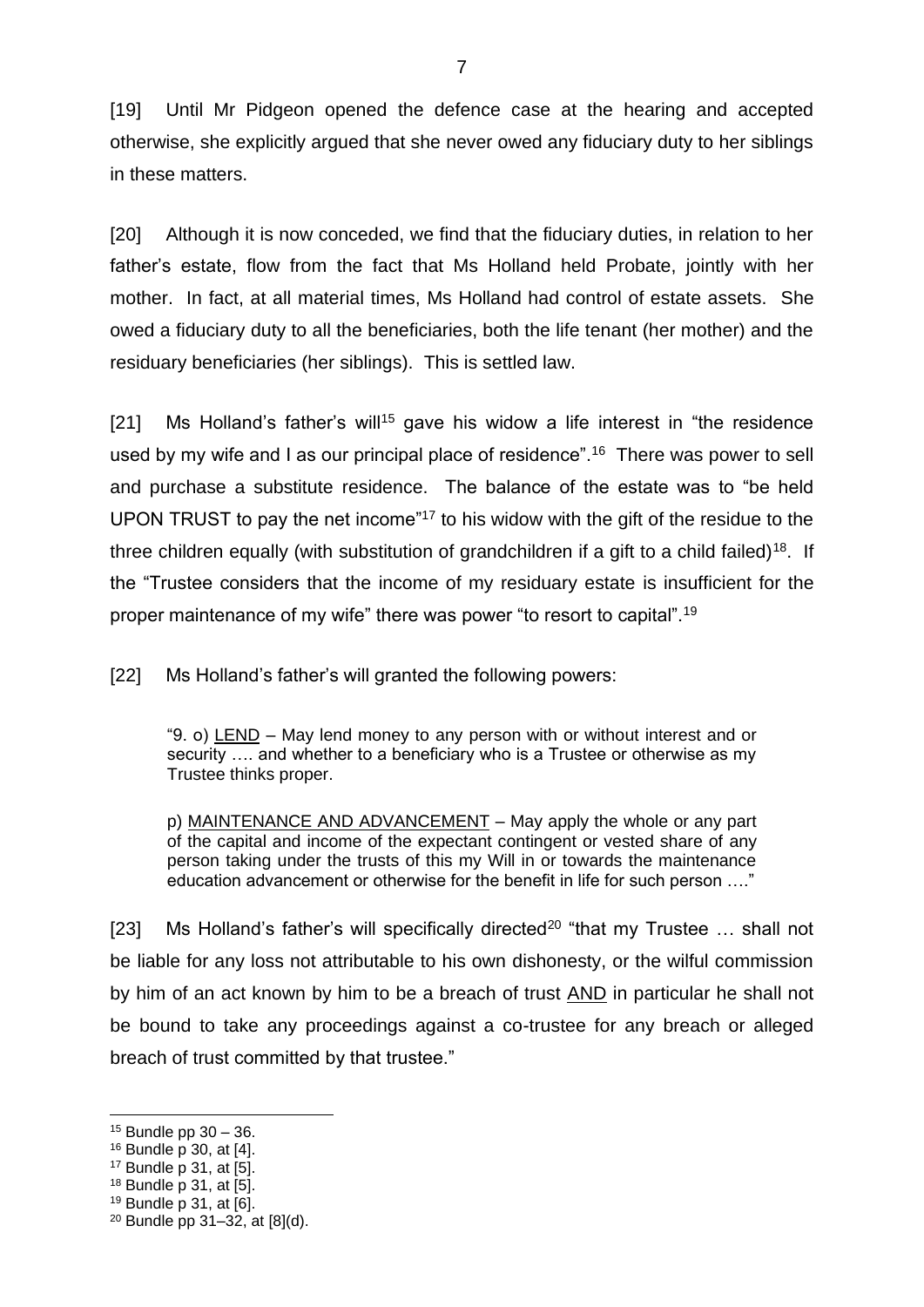[24] Although the testator may have been mistaken about the title-holding of the principal residence (or circumstances may have changed since the 1999 will was made), the scheme of the will is clear. The entire estate was to be applied to house and maintain his widow by way of a life interest but with power to resort to capital payments to her (or for her) at the trustee's discretion. Subject to that intention, there were liberal powers to lend and to advance funds to expectant beneficiaries. After the life interest, the children were to share equally.

[25] In relation to her mother's affairs, we find that Ms Holland, as attorney, owed a fiduciary duty to her mother during her mother's lifetime. She had at some time, possession of her mother's will but she did not produce a copy. In the circumstances of this matter, where she knew of her mother's solemn wish to benefit her children equally upon her death, we find that her duty to her mother extended to managing her mother's property to achieve as far as practicable her mother's testamentary plans. To this extent, we find she owed a level of fiduciary duty to her siblings. The fact that she knew her siblings were (with her) co-executors and co-trustees under her mother's will reinforces this duty.

[26] That Probate was not obtained did not elevate her to the position of sole trustee of her mother's estate. We were astonished that Ms Holland argued that, because Probate had not been obtained, her brother never attained position as cotrustee of her mother's will.<sup>21</sup> Her argument does not explain how she could act whereas he could not. The validity of the will as a testamentary instrument does not depend on whether Probate is obtained.

[27] Similarly, we were astonished at Ms Holland's proposition that she need not heed the provisions of the will simply because she took issue with its choice of trustees, its drafting, or its provisions. We are concerned that she thought it appropriate to not provide copies to her siblings, this upon the basis she believed her mother may not have had capacity when she made her last will. She owed a duty to her siblings as co-executors, to provide them with a copy whether she approved of its terms or not.

<sup>&</sup>lt;sup>21</sup> NoE p 42, lines  $17 - 26$ ; p 46, line  $30 - p$  47, line 2.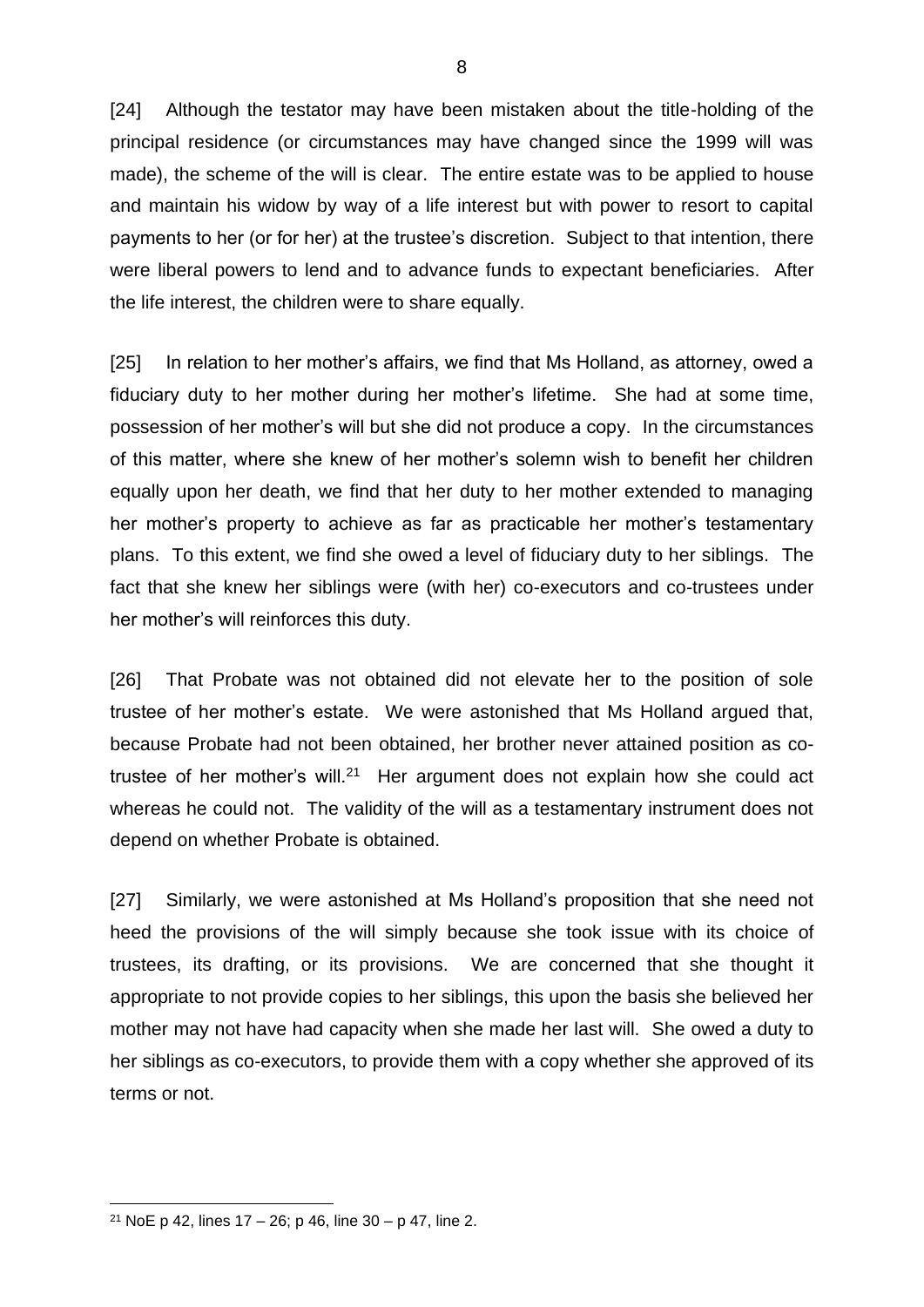[28] We have not been provided with a copy of that will. In oral evidence, Ms Holland dated it at 2002 (having also mentioned 2007).<sup>22</sup> She objected to it because she thought it was irrational of her mother to appoint all three siblings as cotrustees.<sup>23</sup> She preferred the provisions of her mother's earlier will where Ms Holland and a solicitor were co-trustees. Her concerns that it appeared to have been "cut and pasted" with some special provision relating to her sister's interest in the Taupo property is vague.<sup>24</sup> Absent the document,<sup>25</sup> we cannot comment. If it provided for all three children to be co-trustees and divided all property equally, we cannot understand her objection.

[29] We are conscious that we must assess Ms Holland's actions in the light of the circumstances at the time.

[30] In general terms, Ms Holland's brother was aware that some loans had been made to his sisters. Although Ms Holland's sister swore no affidavit, it seems some of the advances to her were made urgently. On some occasions, Ms Holland thought her sister's children might have been refused return to their schools if fees remained unpaid. We do not know how much was advanced to Ms Holland's sister. Conversely, we do not know, and are quite uncertain, how much was applied by Ms Holland for her own personal purposes. We find ourselves unable to trust Ms Holland's evidence, where uncorroborated. We find that the advances to herself amounted to at least \$200,000 and may have been as much as \$285,000.

[31] In oral evidence in March 2018, Ms Holland was asked why she had not obtained copies of bank statements to expose her estate dealings. She said "I haven't but I could do that."<sup>26</sup> Almost four years have elapsed and she has not provided any such documentation. We do not know, for example, whether her father's estate funds were kept separate or were merged into her own accounts.

[32] Trustee resolutions signed by Ms Holland and her mother, relating to the years 2002 to 2006<sup>27</sup> suggest a semblance of organisation at that period. Those resolutions record annual allocations of interest payments from Ms Holland to the

 $22$  NoE p 55, lines 5 and 20 – 25.

 $23$  NoE p 44, lines  $5 - 6$ .

<sup>&</sup>lt;sup>24</sup> NoE p 44, lines  $1 - 2$ .

<sup>25</sup> NoE p 56, lines 20 – 24.

 $26$  Bundle p 196, lines  $10 - 18$ .

 $27$  Bundle pp  $155 - 159$ .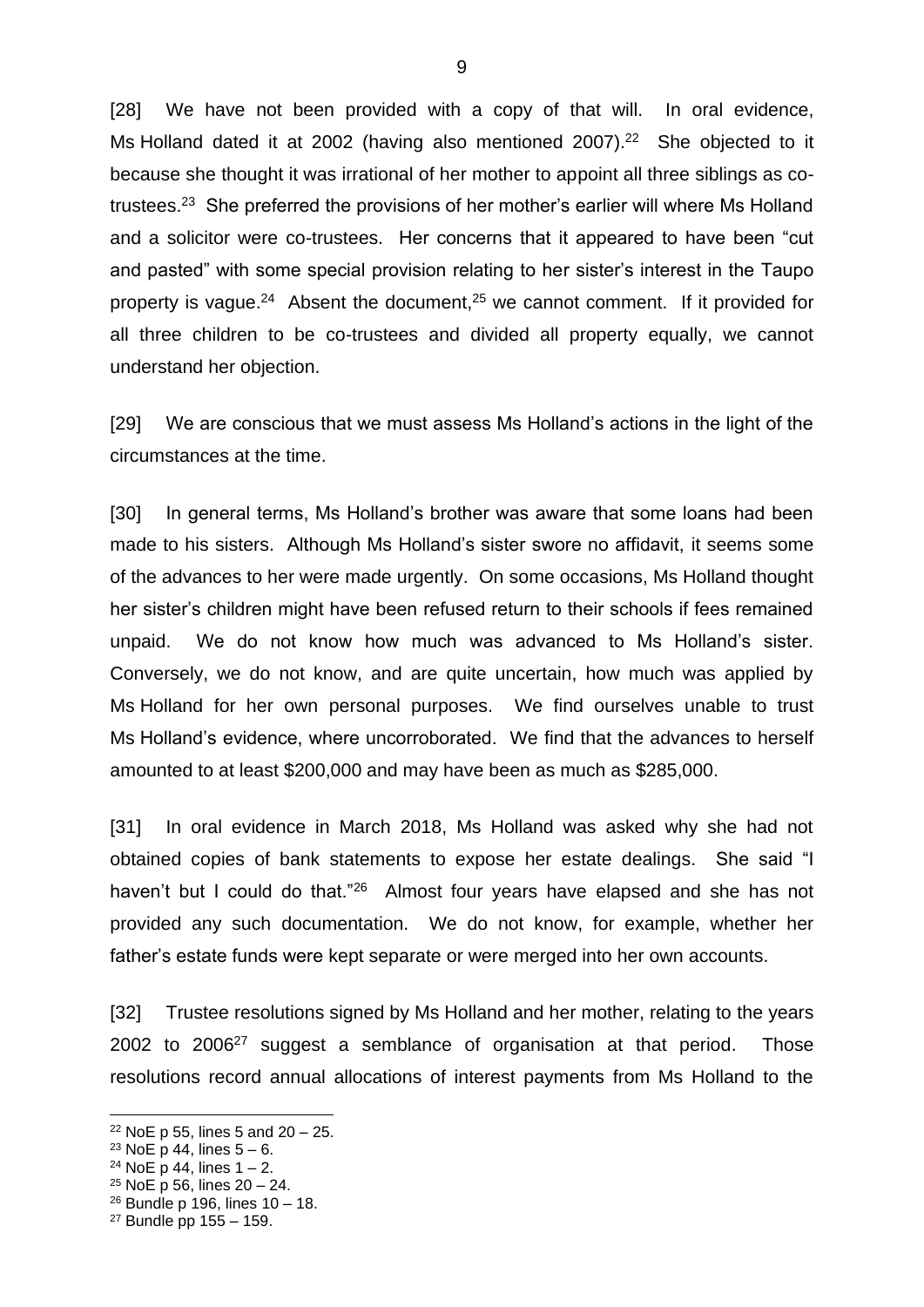estate being allocated to her mother as life tenant. But thereafter, there is no such documentation available to us. We infer that formality yielded to laxity as Ms Holland's mother's acuity deteriorated. We are not certain that the appearance of propriety conveyed by those records was uniformly observed in practice because we have no banking records upon which to ground them.

[33] We accept that at least \$415,000 was taken from Ms Holland's father's estate and advanced to Ms Holland and her sister. She regarded the fact that her brother was in comfortable circumstances was a relevant factor in this exercise.<sup>28</sup> The advances to her sister were interest-free. Ms Holland said that she paid abovemarket rates for her own borrowing, at times up to 12 per cent per annum. In response to questioning from Tribunal member Phipps, she acknowledged<sup>29</sup> that she was comparing what she paid against bank deposit rates which were then four per cent. She was obliged to concede that the advances to her were unsecured. Given the risks of the loans to herself, we do not find she paid interest at a generous rate. We have no way of checking what rate she paid from time to time except to the extent that a few annual tax returns for her mother disclosed about \$20,000 net per annum having been paid as interest, inferentially by Ms Holland. Ms Holland characterised the situation as one where she ensured her mother was properly provided for.

[34] Having largely stripped her father's estate of its assets, she came to regard her interest payments as a virtuous act rather than the ordinary commercial consequence of borrowing. When she was in particular financial need in 2009, noticing a sum of \$53,000 had accumulated in her mother's account, she took those funds. We accept that she probably advised her brother and that he probably acquiesced at the time in her taking that sum as an additional advance to her.

[35] She gave different accounts as to how she regarded that \$53,000 sum but her repeated comments at early stages of the Law Society enquiry (which we find are more reliable on this point than her later version) indicate that she regarded it as a loan to herself from her mother's property. It was represented in that character in documents sent to IRD. In this hearing, she attempted to characterise it as her having recovered her own money. She treated her payments of interest as if they

<sup>28</sup> NoE p 97, lines 15 – 28.

<sup>29</sup> NoE p 87, line 10 to p 88, line 5.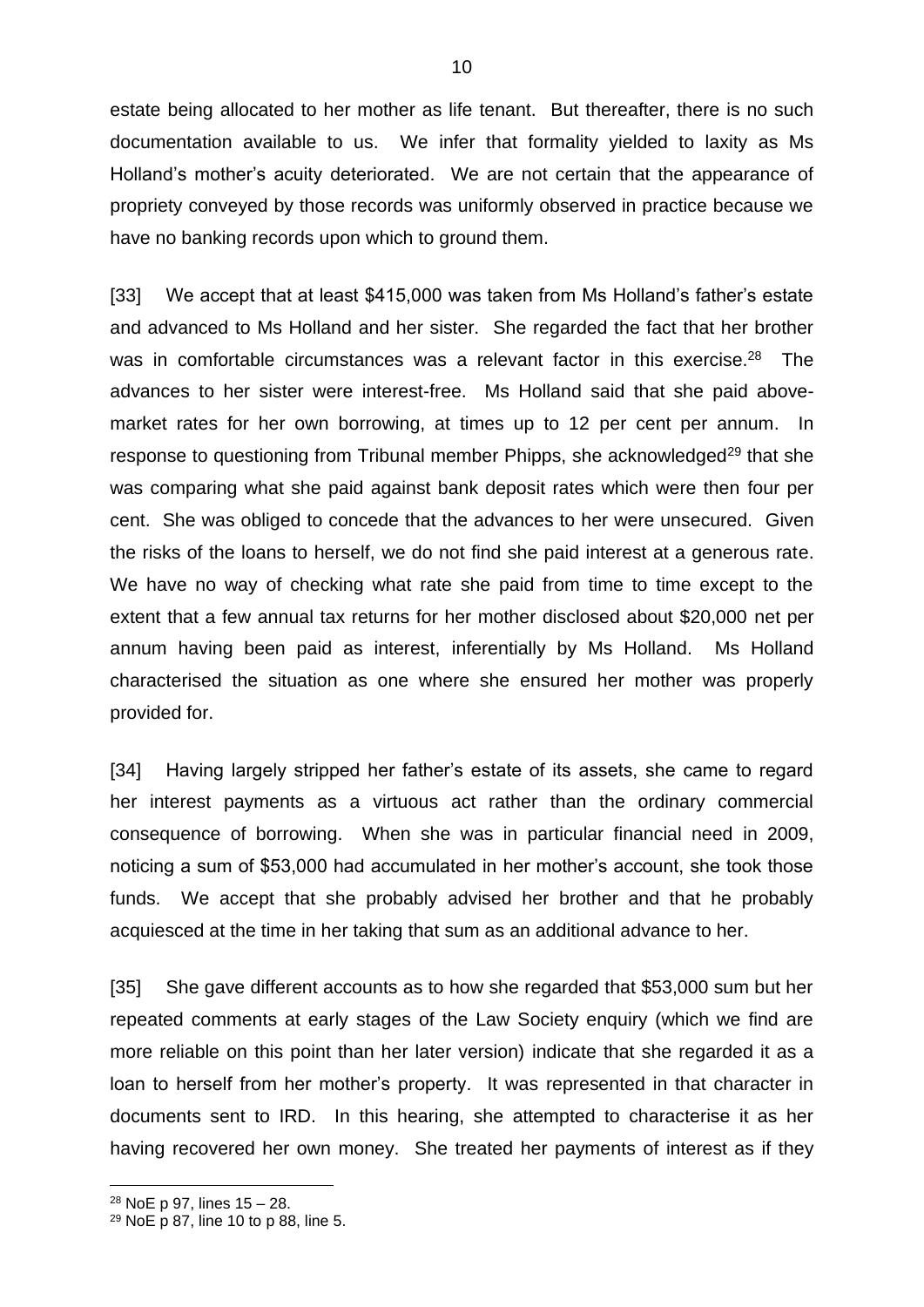were made for the purpose of topping up her mother's needs and, on that basis, she felt entitled to treat the \$53,000 that had built up as if it were an overpayment. This is distinctly at odds with the character of interest owing to her father's estate on sums she had advanced to herself. Adding to her confusion, she seems to have become muddled as to whether she was paying the interest payments to her father's estate or to her mother.<sup>30</sup>

[36] The extent to which Ms Holland lost her way with regard to her father's estate is disclosed by a passage of cross-examination $31$  where she attempted to distinguish the residuary provisions for the two estates. She said: "Mummy's obviously was to be divided equally. In terms of Dad's, it was for use for her, Mummy's benefit, primarily, and I don't really think – he certainly never discussed with me what was to happen to the balance." We find that she disregarded her duty to give effect to her father's gift to the residuary beneficiaries.

[37] We infer that Ms Holland paid no interest to her father's estate after her mother died.

[38] We accept that Ms Holland placed importance on ensuring her mother was comfortable. We accept that she took a greater share of caring for her mother than either of her siblings, especially her brother who was resident overseas. We accept, too, that a welfare guardian can charge for expenses reasonably incurred. She said there were expenses that she could have claimed but did not. This cannot be verified because she has not provided any sufficient documentation. That said, the expenses reasonably incurred to ensure the comfort of an elderly mother, in declining health, would not amount to a sum of significance in the scale of this matter. Unanswerably, Ms Holland helped herself to much more than she was entitled, even if such matters were taken into account.

[39] Ms Holland has never made demand of her sister to repay any part of the advances. Her own bankruptcy seems to close the door on recovery of what she herself borrowed.

 $30$  For example NoE p 100, lines 16 – 20.

 $31$  NoE p 98, lines  $3 - 10$ .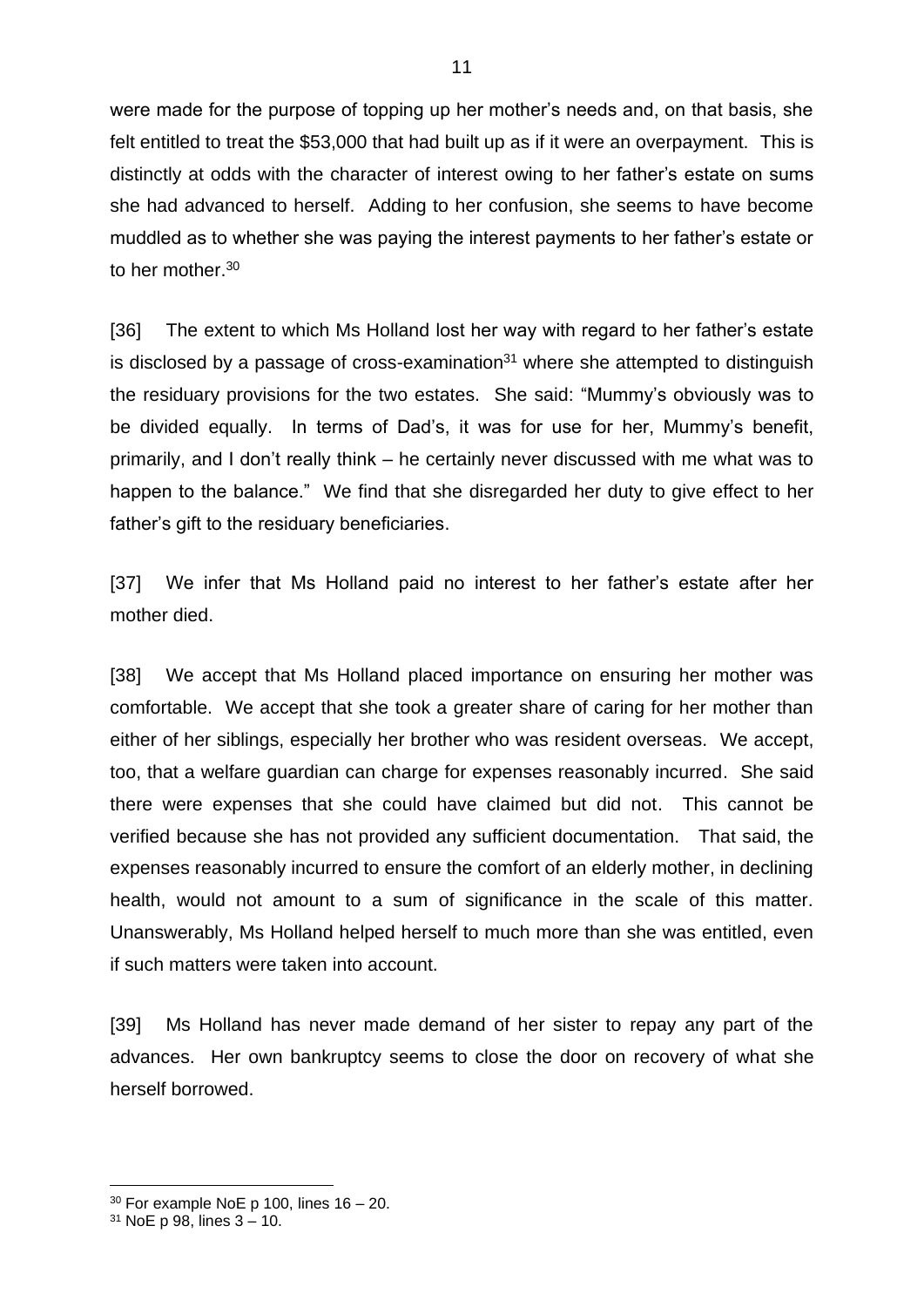[40] Although Ms Holland continued to claim that her brother said he did not expect anything from their father's estate, $32$  this is completely at odds with his own statements. He was not cross-examined about this proposition. There is no document by her brother to corroborate her assertion. His behaviour is consistent with his having expected his father's estate would be applied to ensure the comfort of their mother, and that there would be an adjustment, then division of the balance of both estates on her death. We found her brother to be an impressive, measured and truthful witness. We cannot say the same of Ms Holland. We reject this defensive claim by Ms Holland.

[41] Ms Holland's brother appears to have waited, patiently and respectfully, trusting his sister to conduct herself appropriately in her management of their parents' respective affairs. He had, of course, received interim payments from his mother's property upon realisation of his mother's two pieces of real estate.

#### *Assessment of Ms Holland's fiduciary performance*

[42] In our judgment, Ms Holland was reckless in handling her father's estate. Firstly, lending such a large proportion of the estate funds placed the life tenant at risk of insufficient funds for her maintenance. Secondly, she paid those large sums to her sister and herself, when they were poor financial risks for loan recoveries. This is more readily apparent in respect of her sister, who seems to have been in financial difficulty throughout. Ms Holland's situation has been described above. Even if she was in apparently sound circumstances at the times she took advances, by making unsecured loans, she left her father's estate exposed to risks to both life tenant and at least one of the residuary beneficiaries.

[43] In our view, the powers in the will to lend money or to advance funds to contingent beneficiaries do not save Ms Holland in this case. The question is whether her conduct would justify an adverse finding about her character as a fit and proper person to practise as a lawyer.

[44] Ms Holland's legal practice was mostly in commercial litigation, not in estate work. Nevertheless, we would expect any lawyer to comprehend the basics of

<sup>32</sup> NoE p 39, lines 17 – 20.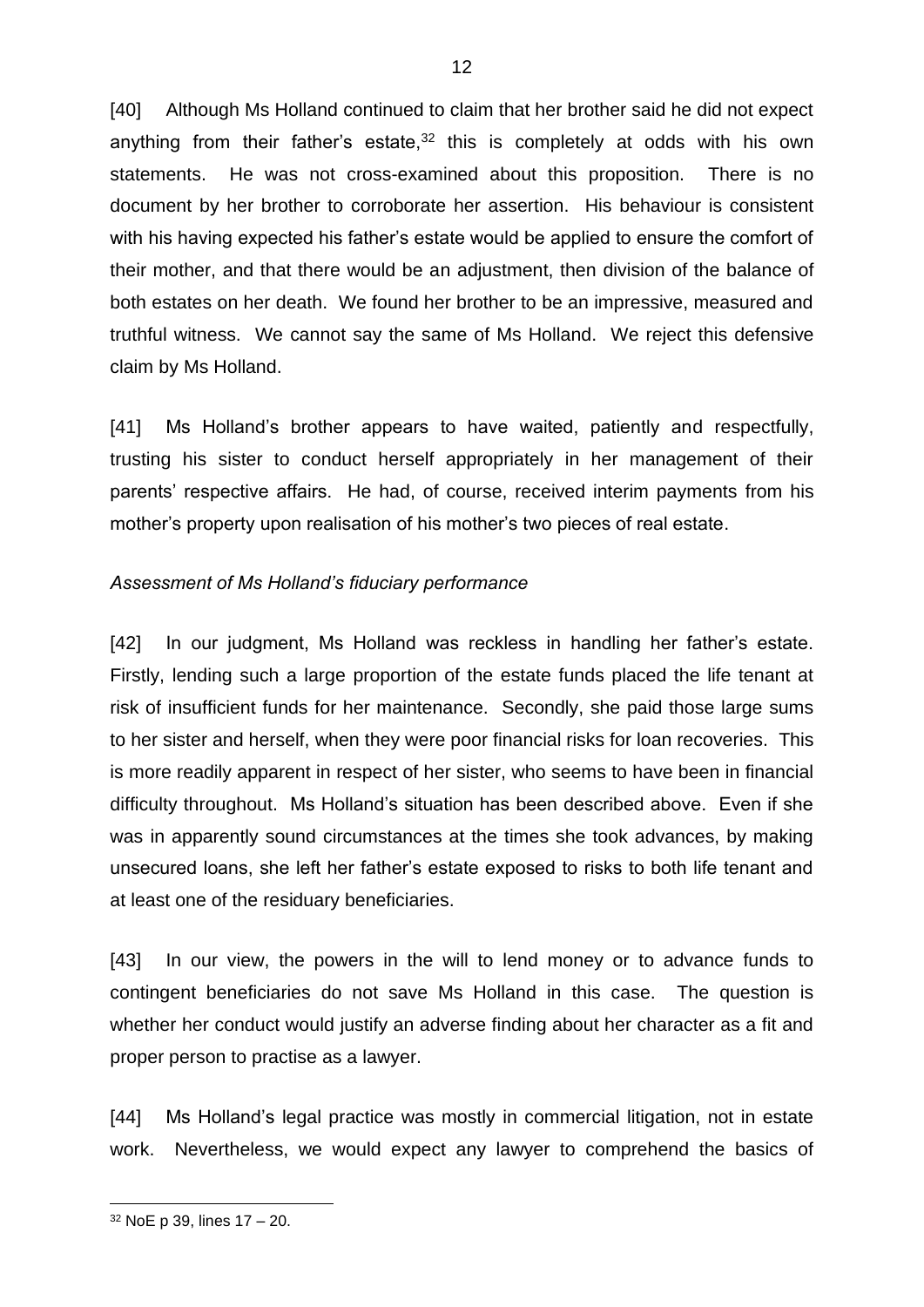fiduciary duties. Lawyers need to be trusted to handle other people's money. The public needs to be assured that lawyers can be trusted to observe the boundaries between the client's interests and the lawyer's personal interests. Against that standard, even in circumstances where she was not providing regulated services, Ms Holland displayed reckless disregard to the estate in which she was co-trustee with her mother, treating the funds as if they were hers to allocate, disregarding the interim needs to secure the position of the life tenant, and the ultimate need to reckon up with her brother's interests. She elevated her interests, and perhaps those of her sister, above the interests of her mother and her brother.

[45] Only after almost six years of process, has she reluctantly and belatedly accepted that she did owe fiduciary duties to her siblings in her father's estate. As to her mother's estate, her precipitate haste to realise the term deposits cost the estate \$36,000. We can see no reason for that unless she had an urgent need for funds and was willing to cost her siblings the loss, or if she saw a reason to avoid obtaining Probate.

[46] Failures to maintain adequate records, to share information with beneficiaries or co-trustees, or to account, aspects we are yet to address, add to our grave concern about Ms Holland's failure to recognise or observe her fiduciary duties.

#### **Did Ms Holland fail to maintain adequate records?**

[47] In 2018, Ms Holland was found guilty of misconduct by wilfully or recklessly disregarding her obligations to comply with a formal s 147 notice in relation to investigation of this matter. On that charge she was censured and suspended from practising for four months. We are satisfied and have been careful to ensure that the current charge does not duplicate the previous charge and findings. We note though, that Ms Holland expressly sought that the Tribunal have before it and consider her evidence in the earlier proceedings. On that previous charge, her misconduct related strictly to failing to comply with the s 147 notice. In the context of the current charge, her alleged failure is tied to the need to account to beneficiaries and co-trustees and, in her father's estate, the need, if required, to account to the High Court about her execution of her fiduciary duties under the grant of Probate.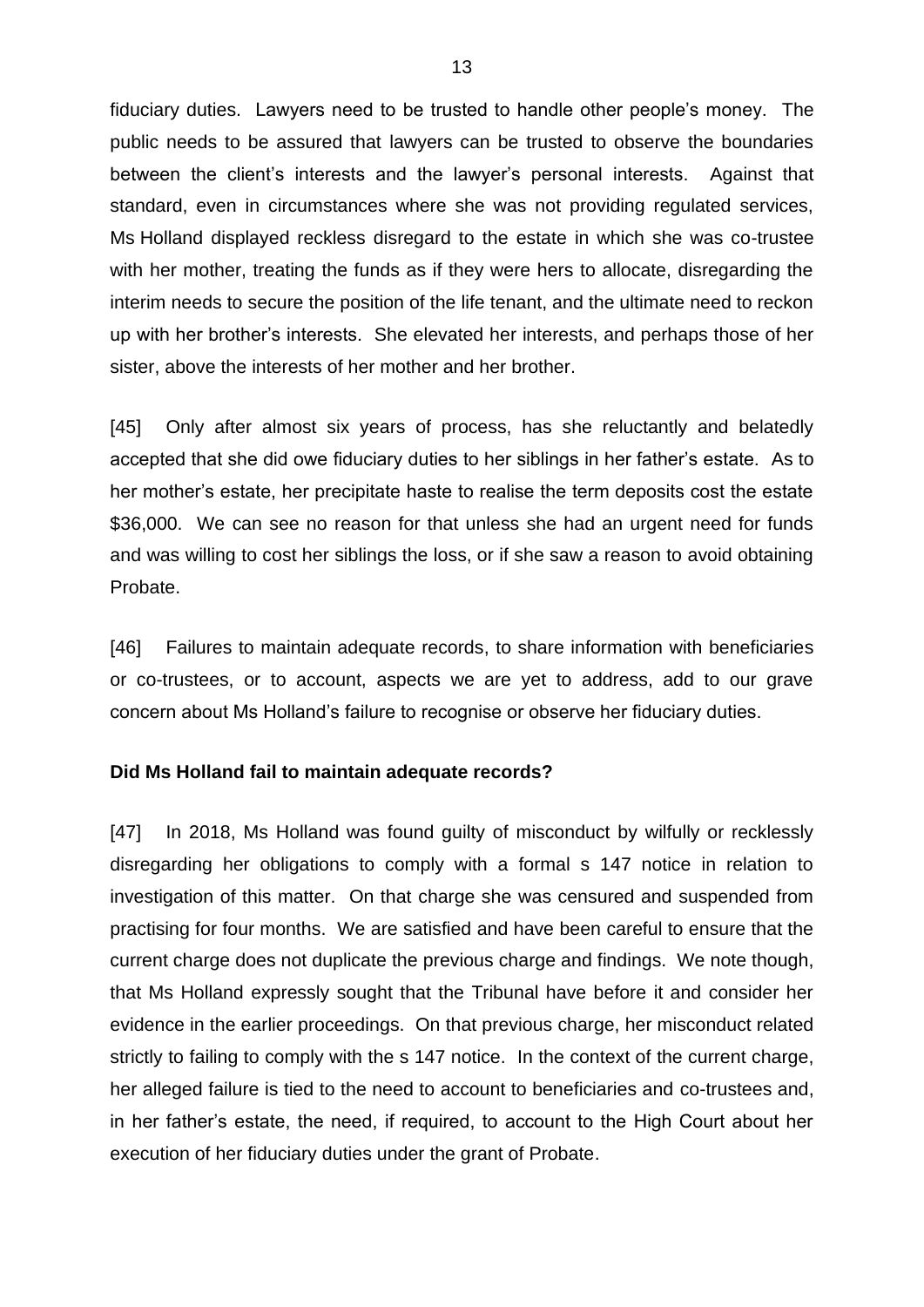[48] Ms Holland alleges that her brother stole a large part of her relevant records when he was staying with her and her husband around the time of their mother's death in 2013. She said her file relating to her father's estate was then in a cupboard in her bedroom. At some time during her brother's visit, she picked the file up and noticed it was thinner than before.<sup>33</sup> She overheard her brother saying to his wife "Don't worry, I've got it all under control."<sup>34</sup> Her evidence about that remark and the significance she attached to it were not put to her brother in cross-examination. She believes the detail provided by him in his complaint is congruent with his having taken material from her files.<sup>35</sup>

[49] She never put the allegation to him at the time, nor in the years thereafter when he or, later, the Law Society, asked for information. She said it was awkward to challenge him around the time of their mothers' funeral. 36 It emerged first in her affidavit evidence for the earlier charge. Under cross-examination at that hearing,<sup>37</sup> she spoke extensively of her ongoing attempts to locate her file for her father's estate.<sup>38</sup> That is incongruent with her allegation, even though she did not allege he took the entire file. In this current hearing, Mr Pidgeon was obliged to put the proposition to her brother. We believed Ms Holland's brother when he roundly denied it. His demeanour, correspondence and stance have, throughout, been measured, respectful of Ms Holland, and sensitive to her personal stresses.

[50] Ms Holland has had several stresses in the course of this enquiry and the hearings. In 2018, she was described as suffering from Post-Traumatic Stress Disorder from the shock of discovering her husband's wrong-doing. In 2018, she was diagnosed with bowel cancer for which she had an operation followed by chemotherapy. The earlier hearing occurred in 2018. Family relationships, particularly with her siblings, have suffered in the wake of the matters at issue in this case. These are not relevant to the issue of liability, but we take them into account in assessing her responses to the complaint.

<sup>36</sup> NoE p 49, lines 30 to 52, line 27.

 $33$  NoE for earlier charge, 27 March 2018, Bundle p 193, lines 19 – 28.

 $34$  NoE p 50, lines 1 – 15.

<sup>35</sup> NoE p 78, lines 16 – 20.

<sup>37</sup> 27 March 2018, Bundle pp 184 – 238.

<sup>38</sup> For example at Bundle pp 198 – 201.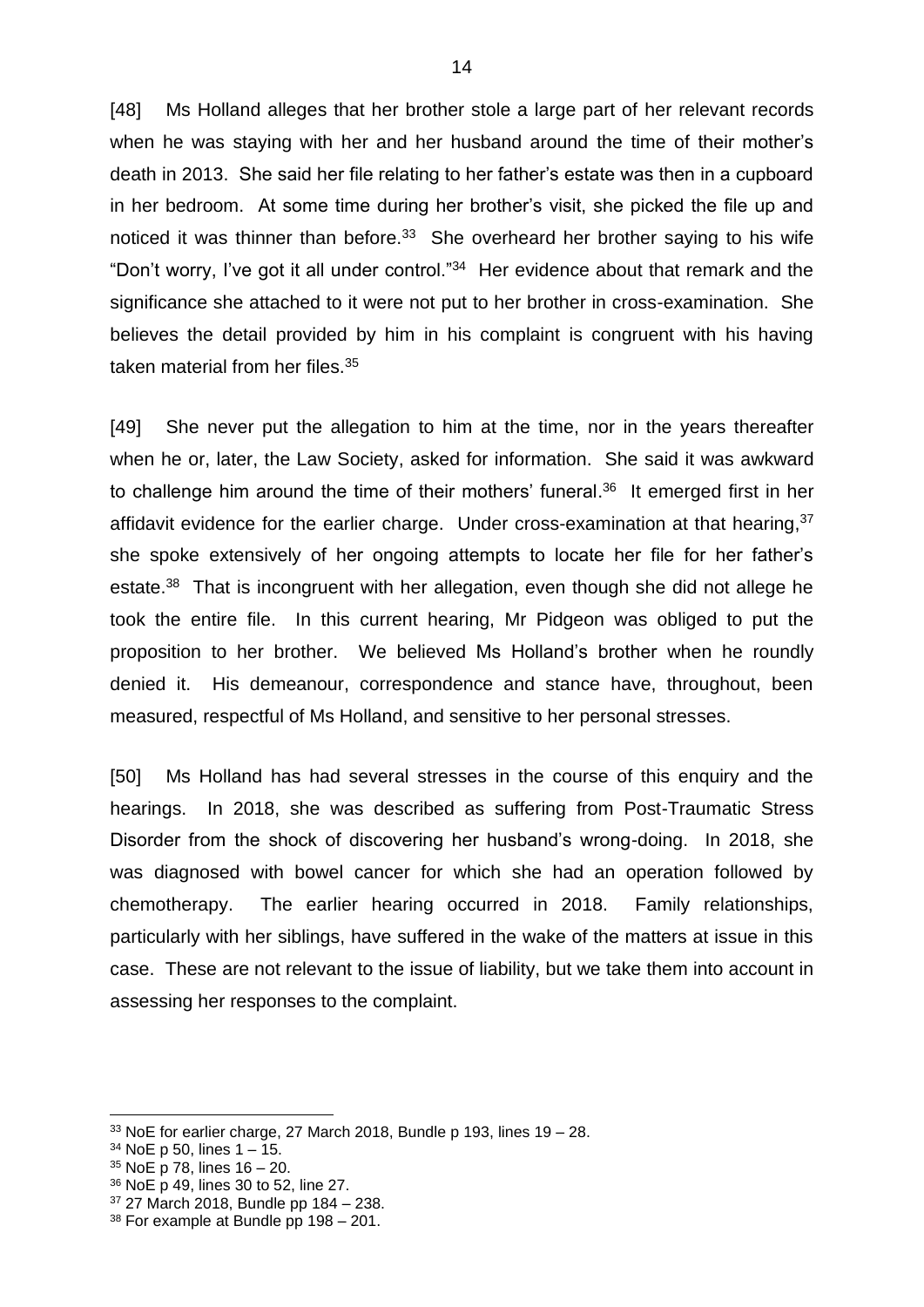[51] In our estimation, Ms Holland's brother has been sensitive to her unhappy circumstances. In this context, (although irrelevant to the central question) we note he lent her \$50,000 of his own money to help her when she was in need, a sum presumably lost by reason of her subsequent bankruptcy. Although Ms Holland characterised his correspondence as "vitriolic," we cannot find any such character in it. He has courteously sought information to which he was properly entitled. His attitude is not that of someone "out for blood." We cannot find any basis in information he supplied, for the proposition it must have come from her allegedly missing records. We are unimpressed by Ms Holland's construction of an overheard statement as attaching to her allegation. We find this to be fanciful and irrational.

[52] We find that the allegation of theft is a convenient construction on Ms Holland's part. The allegation was belatedly made. It is so desperate as to seem unhinged. It strengthens our sense that Ms Holland is unreliable and perhaps has something to hide in the non-provision of records. Emerging through her evidence is a sense that she is aggrieved by the fact that her brother is comfortably situated whereas she has had an increasingly hard time. She was strong in her belief that his need (or lack of need) was relevant to whether he could expect a distribution from their father's estate.

[53] Ms Holland has not produced anything like adequate records that would enable a concerned person to discover what distributions had been made, or needed to be made, to give effect to the wills. We can see the deposit of just over \$300,000 into her then employer's trust account in January 2002 but the trail ends there. The fact that we are unable to cobble together any sort of reliable record thereafter tells the story. We accept that some funds have been advanced to her sister, but we do not know, and are unprepared to accept her word, as to how much. We find she has taken advances herself, but we can only speculate as between \$200,000 and \$285,000, and that range is uncertain if we note that we are unsure what total amount actually passed beneficially to her sister.

[54] Once again, this area of shortcoming on her part is concerning when measured against the standard of fitness to practise. She ought to have known the importance of being able to offer a fair account to those (her siblings) who have been entitled to receive an account. Such knowledge is a fundamental quality we expect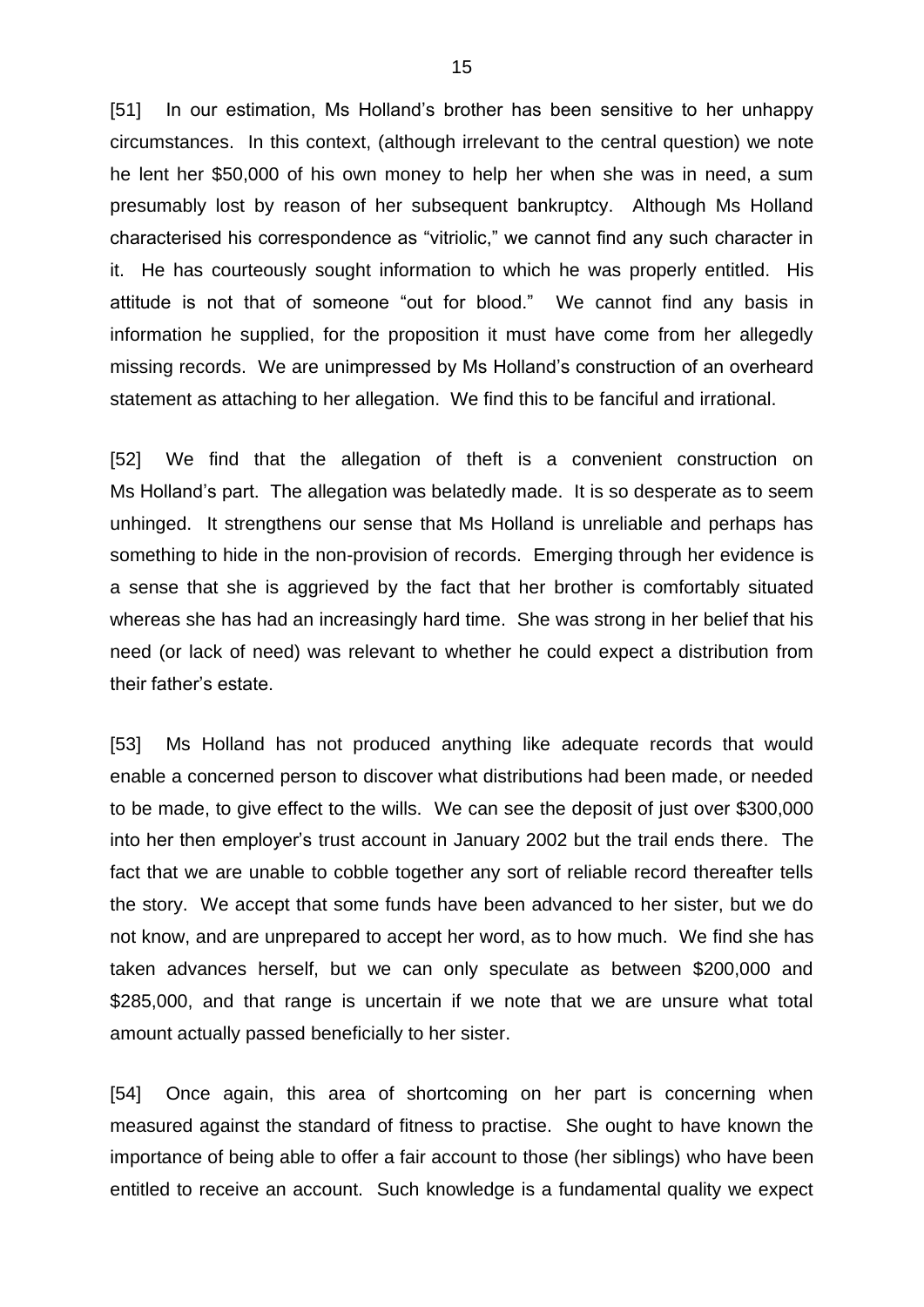in members of the legal profession. Absent records such as bank statements or her own records of the transactions, we (and she) are unable to construct a record of what has happened to the funds, particularly those from her father's estate.

#### **Did Ms Holland fail to account?**

[55] We find that Ms Holland was under a duty to account to her siblings as residuary beneficiaries in her father's estate. Her brother was willing to receive a broad accounting, not requiring an audit. At least, she ought to have been able to show bank records of the capital coming in, the dates and amounts of advances to herself, their sister, and any capital sums applied for her mother (if any). A record of the terms of individual advances and interest payments should have been provided. None of these have been provided.

[56] As to her mother's estate, Ms Holland ought to have provided her siblings with a narrative of her mother's financial affairs sufficient to establish what capital she owned at the date of her death. As co-executors, she should have provided them with a copy of her mother's will,<sup>39</sup> whether or not she disputed it.

[57] When asked by her brother, Ms Holland ignored or fobbed off his requests. We find his requests were proper requests. She adopted the view that he was not entitled to the information, suggesting her sister's privacy precluded his being told.<sup>40</sup> We are unaware what sensitivity she alludes to, and how this would apply to coexecutors.

[58] It appears as if Ms Holland took the approach that she would undertake the care of her mother in place of her father's estate and that, in consequence, she could dispose of the capital of the estate as she saw fit. She acted as if her brother had no right to his residuary gift in her father's estate and no right to receive any account of her dealings.

[59] In dealing with her mother's affairs as attorney, Ms Holland cashed up and distributed her mother's major assets. Her closing of the term deposits, attracting an immediate loss of \$36,000 seems needless. We infer that she had urgent need of

<sup>39</sup> NoE p 61, lines 5 – 20; p 62, lines 22 – 25.

<sup>40</sup> NoE p 59, lines 30 – 33; Ms Holland's affidavit 27 May 2021, Ex A, at [69].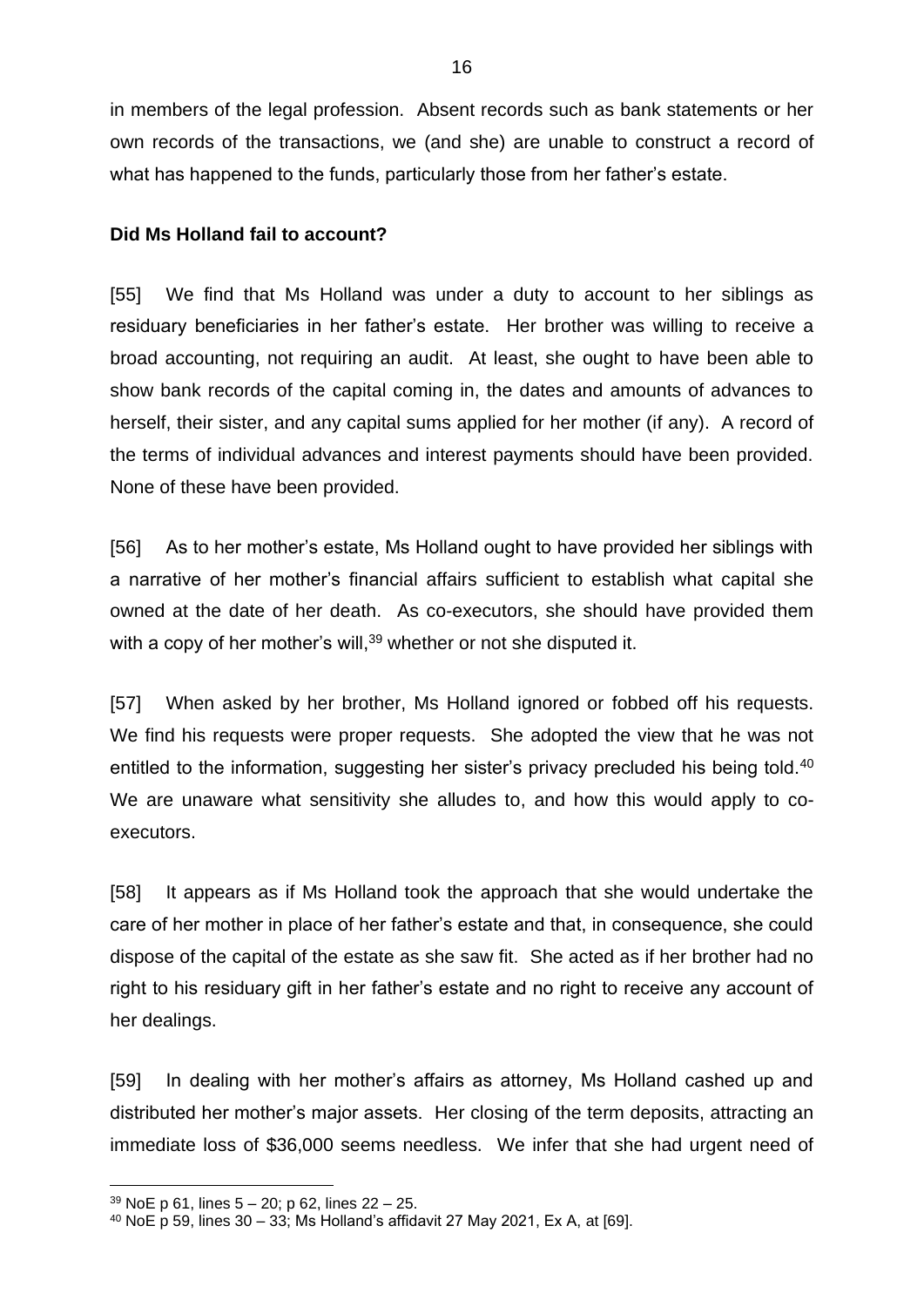cash herself at that time, but the arrangement was reckless to the financial consequences to her siblings. She seems to have discussed breaking the term deposits, at least with her brother but it seems he was unaware it would result in an immediate loss of \$36,000. Lawfully, she was entitled to act as her mother's attorney until her mother died, but the precipitate closure of the term deposits is hard to justify against her mother's needs at the time. She failed to have proper regard to the interests of her siblings.

# **Does that conduct justify a finding that she is not a fit and proper person or is otherwise unsuited to engage in practice as a lawyer?**

[60] in the end, this case turns on whether Ms Holland's conduct "would justify a finding that [she]…is not a fit and proper person or is otherwise unsuited to engage in practice as a lawyer…".<sup>41</sup>

[61] The following passages are taken from the helpful submissions of the Standards Committee:

3.5 The distinction between professional and personal misconduct, as well as the scope of s 7(1)(b)(ii), were considered by a Full Bench of the High Court in *Orlov v New Zealand Lawyers and Conveyancers Disciplinary Tribunal*:

> [106] We consider the Act's definitions continue to maintain the distinction between professional and personal misconduct. The latter involves moral obloquy. It is conduct unconnected to being a lawyer which nevertheless by its nature, despite being unrelated to the practitioner's job, is so inconsistent with the standards required of membership of the profession that it requires a conclusion that the practitioner is no longer a fit and proper person to practice law.

> [107] The test of "fit and proper" person remains the touchstone for whether a lawyer is to be struck off. It is the assessment that is to be undertaken following a finding of professional misconduct under s 7(1)(a)(i). In other words it is recognised that misconduct in the performance of professional duties may lead to a conclusion of unfitness, but not necessarily. By contrast, with personal misconduct, the fit and proper person inquiry is an element of the actual offence. This in effect recognises that personal conduct unrelated to work must be of a nature which in itself justifies a conclusion that the practitioner is not a fit and proper person. We think this structure supports giving a broad scope to professional misconduct with a consequent limiting of personal misconduct to situations clearly outside the work environment.

 $41$  Section 7(1)(b)(ii) of the Act.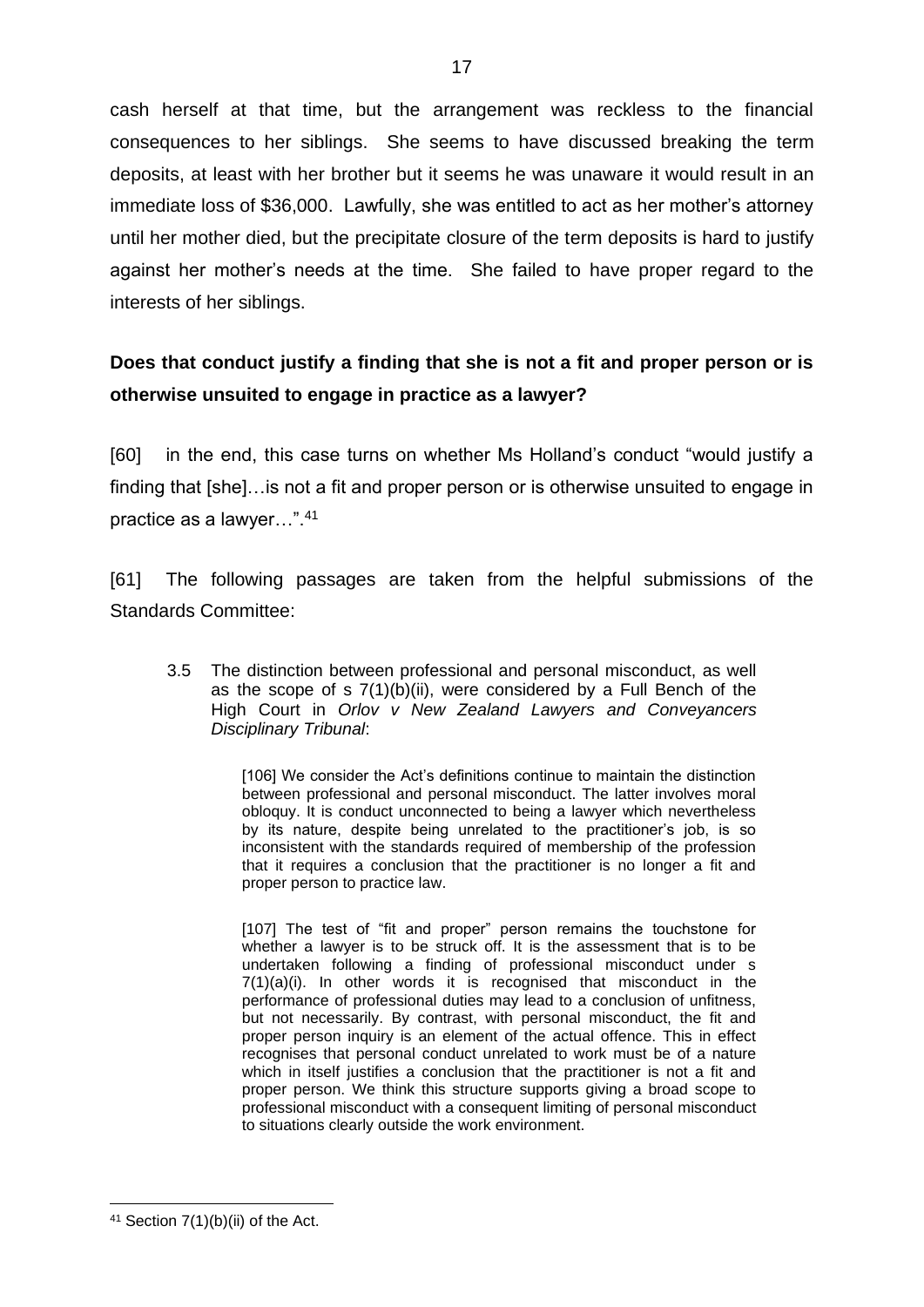[108] In a Disciplinary Tribunal decision determined under the previous Act, the Disciplinary Tribunal quoted from the previous edition of the *Laws of New Zealand* chapter on Law Practitioners. We consider the examples cited therein generally illustrate the traditional scope of the personal misconduct option and the current scope of  $s \, 7(1)(b)(ii)$ :

The following instances have been held to constitute conduct unbecoming a barrister or solicitor and as such jurisdiction existed for the Tribunal to enquire into the disciplinary charges: misconduct of a sexual nature with a babysitter; insulting behaviour where there have been previous convictions for indecent assault; association with the business of bookmaking; importuning for immoral purposes; corruption in public office; issue of valueless cheques; obscene and threatening language in a public place and fraudulent conversion of small amounts of clients' monies; consorting with criminals; and allowing the house rented by a tenant to be used as a brothel.

3.6 More recently, the concept of a "fit and proper person" was considered by the Supreme Court in *New Zealand Law Society v Stanley*. That case involved a candidate for admission to the bar who had been refused a certificate of character by the NZLS because of concerns about his character emanating from a history of criminal offending. The Supreme Court defined "fit and proper" as follows:

> [35] The first point to note is the obvious one. That is, the fit and proper person standard has to be interpreted in light of the purposes of the Act. Those purposes broadly reflect two aspects. The first aspect is the need to protect the public, in particular by ensuring that those whose admission is approved can be entrusted with their clients' business and fulfil the fundamental obligations in. s 4 of the Act. The second aspect is a reputational aspect reflecting the need to maintain the public confidence in the profession at the present time and in the future. This second aspect also encompasses relationships between practising lawyers and between lawyers and the court.

> [36] While some of the language is outdated, the essence of the first aspect is reflected in the judgment of Skerrett CJ in *Re Lundon*:

The relations between a solicitor and his client are so close and confidential, and the influence acquired over the client is so great, and so open to abuse, that the Court ought to be satisfied that the person applying for admission is possessed of such integrity and moral rectitude of character that he may be safely accredited by the Court to the public to be entrusted with their business and private affairs.

…

[38] The second point is that the fit and proper person evaluation is a forward looking exercise. That is because the Court or the Law Society, as the decision maker, is required to make a judgement at the time of undertaking the evaluation as to the risks either to the public or of damage to the reputation of the profession if the applicant is admitted. Those risks have to be construed in light of the fundamental obligations on lawyers discussed above. Of particular relevance here are the obligations to uphold the rule of law and to protect the interests of the client subject to duties as an officer of the Court or under any other enactment.

3.7 The Court reiterated that the test is objective in that it is necessary to focus on the relevance of a person's past conduct vis-à-vis the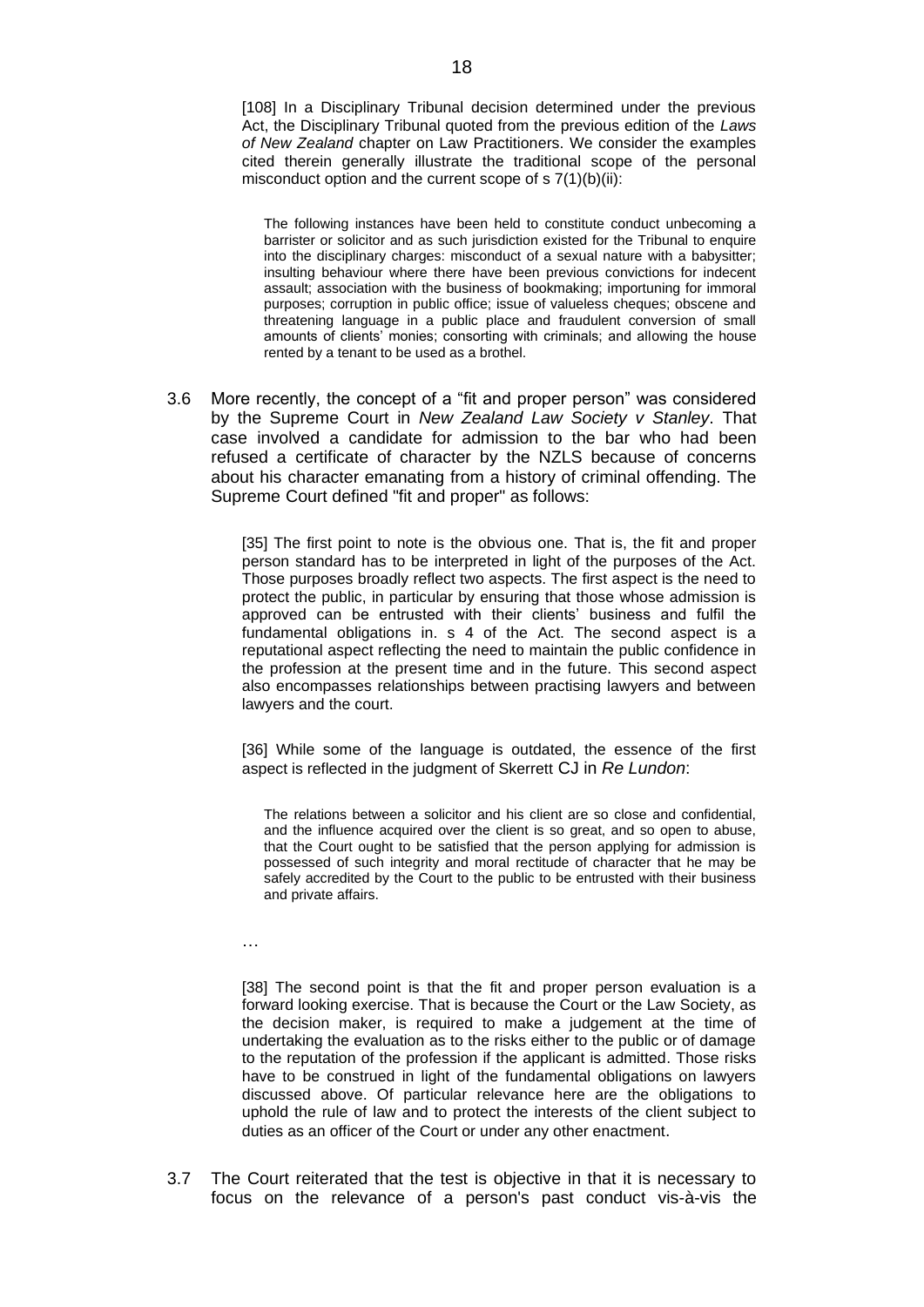professional standards, rather than being influenced by sympathy for their position.

3.8 Importantly, the Court confirmed the approach to determining whether someone was "fit and proper" was not punitive; it involved a "protective exercise focused on either the need for public protection or the maintenance of public confidence in the profession". The Court went on to say:

> The High Court in *Re M* adopted the words used in *Incorporated Law Institute of New South Wales v Meagher* and said that the question is as to the applicant's "worthiness and reliability for the future". Further, as Lady Arden observed in *Layne*, what comprises fitness to practise must be referable to the good character appropriate to the particular profession. For an applicant for admission to the legal profession, as the authorities state, the appropriate aspects of the fit and proper person standard are whether the applicant is **honest, trustworthy and a person of integrity**.

(emphasis added).

#### *Unsatisfactory conduct under s 12(c) of the Act*

3.9 "Unsatisfactory conduct" is defined in s 12. It includes, pursuant to s 12(c), conduct consisting of a contravention of the Act, or of any regulations or practice rules made under the Act that apply to the lawyer, or of any other Act relating to the provision of regulated services (not being a contravention that amounts to misconduct under s 7 (s 12(c)).

[62] As to the fiduciary duties to residuary beneficiaries, we quote from the Standards Committee submissions, paragraphs 3.14 to 3.16, and 3.20:

- 3.14 The office of executor begins at a will-maker's death and is not contingent on probate being granted; probate merely authenticates the appointment.
- 3.15 In *Re Stewart*, Laurenson J explained the relationship between an executor and beneficiary as follows:

[24] An executor is the person appointed by a Testator to administer his property and carry out the provisions of the will. To this end the executor has certain specific statutory and commonlaw duties and powers, namely to:

- Bury the deceased;
- Make an inventory of assets;
- Pay all duties, testamentary expenses and debts;
- Pay legacies;
- Distribute the residue to the persons entitled;
- Keep accounts.

…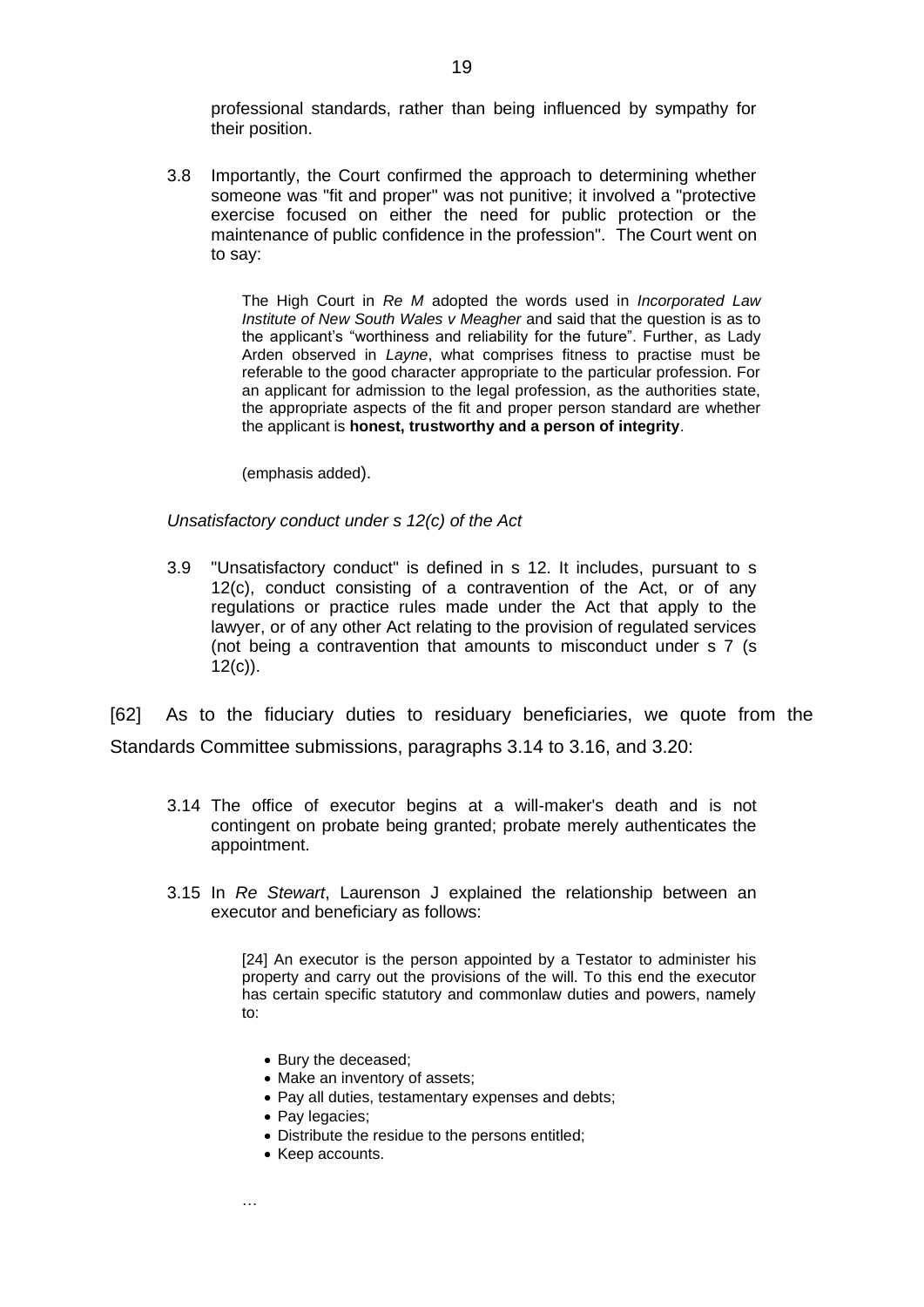- [25] The obligation to perform these duties arises within the special fiduciary relationship which exists between a trustee as a fiduciary to whom property is entrusted, and the beneficiaries entitled to that property. The most obvious element of that relationship is the requirement imposed in equity that the trustee will deal with those assets with the utmost probity which, in turn, requires that the trustee will not on any account allow him or her to have or acquire any personal interest in those assets without the express and informed consent of the beneficiary. There is, in addition, a further aspect to an executor's fiduciary responsibilities, namely a duty to act even-handedly between the beneficiaries. It is within this area of responsibility that the obligation not to unwarrantedly thwart claims arises.
- 3.16 In *Rauch v McGuire*, Asher J cited *Re Stewart* with approval and further explained the role of an executor vis-à-vis a residuary beneficiary (that is, one whose interest in trust property arises once an estate's debts are paid, or as in the estate of [father], upon the death of [mother]). After considering various authorities, Asher J concluded:

[20] As this analysis shows, residuary legatees such as the Rauchs, have no interest in the nature of a property interest, whether legal or equitable, in the unadministered estate. The corpus of the estate and any income from it was the property of the executors until their administration role was complete. Until the will maker's debts are paid and the specific legacies met, it is not possible to identify the assets to which beneficiaries are entitled. And until that point, there is no need to distinguish between the legal and equitable estate. That is not to say that the residuary legatees are without rights in relation to the administration of the estate. The executors owed the residuary legatees a fiduciary duty to carry out their administration tasks honestly and diligently, and the residuary beneficiaries would have remedies against the executors should they fail to carry out those duties. Thus, in New Zealand it has been recognised that there is a duty of even handedness owed by executors to beneficiaries: *Irvine v Public Trustee.*

[21] However, the remedies arise from causes of action for breach of fiduciary duty, and not because the residuary beneficiaries have a proprietary interest in the unadministered estate…

3.20 Further, in *Erceg v Erceg*, the Supreme Court emphasised a beneficiary's rights to receive information:

> [51] We see the starting point as being the obligation of a trustee to administer the trust in accordance with the trust deed and the duty to account to beneficiaries. A beneficiary who seeks such an account may seek access to documentation necessary to assess whether the trustee has acted in accordance with the trust deed. That can be expected to be the basis on which the beneficiary will seek disclosure of trust documentation.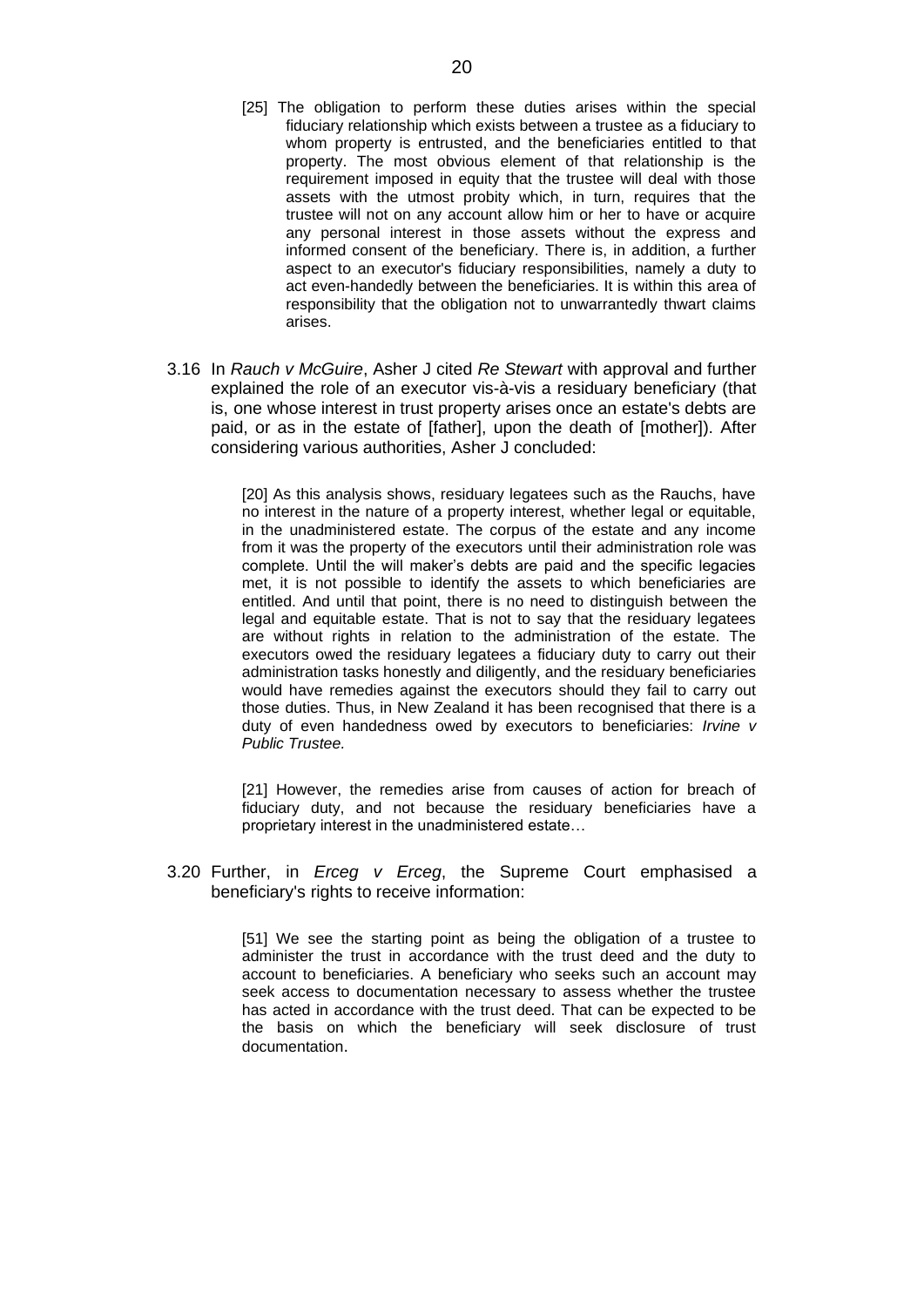[63] Examples of the application of s 7(1)(b)(ii) are found in former Tribunal cases of *Clarkson<sup>42</sup>* and *Duff.<sup>43</sup>* The former dealt with misappropriation and failing to account; the latter to assisting a person to avoid paying tax.

[64] It is not fair to judge Ms Holland's earlier actions against the full force of her subsequent financial collapse. When she became co-trustee of her father's estate, she had a promising career. She was attached to her mother and seems to have been solicitous of her sister's wellbeing.

[65] We find that her dealings with her father's estate were imprudent and reckless. She placed most of the capital where it was unlikely to be recovered. She placed her mother at risk by distributing her major assets when she had made her mother financially dependent on her. Had Ms Holland died, or had she been bankrupted during her mother's lifetime, her mother would have been severely exposed financially. She used the funds without regard to the need to keep adequate records. This was always going to create problems when she had to account to her brother (for one) as residuary beneficiary. By taking money for her own beneficial use, and doing so without security, even if she seemed to be in promising circumstances, was structurally risky.

[66] Although she was not providing regulated services, we find that it is a reasonable minimum to expect certain attributes in a lawyer in Ms Holland's shoes. Firstly, that she should recognise the existence of fiduciary duties to her father's estate (that is, the scheme of the will), her mother as life tenant, and her siblings as residuary beneficiaries (along with her). Secondly, that she should conduct herself better than recklessly in management of the estate funds. Thirdly, that she should maintain and keep safe, adequate records so the conduct of the estate could be demonstrated to those who had the right to know – in this case, her siblings. Fourthly, that she should give a proper account when called upon to do so. In this case she has done that neither for her brother nor for the Standards Committee, let alone for the Tribunal. Fifthly, a lawyer in Ms Holland's shoes should not profit from her position of privilege in managing money where she had a fiduciary obligation.

<sup>42</sup> *Hawkes Bay Standards Committee v Clarkson* [2014] NZLCDT 2.

<sup>43</sup> *Otago Standards Committee v Duff* [2021] NZLCDT 25.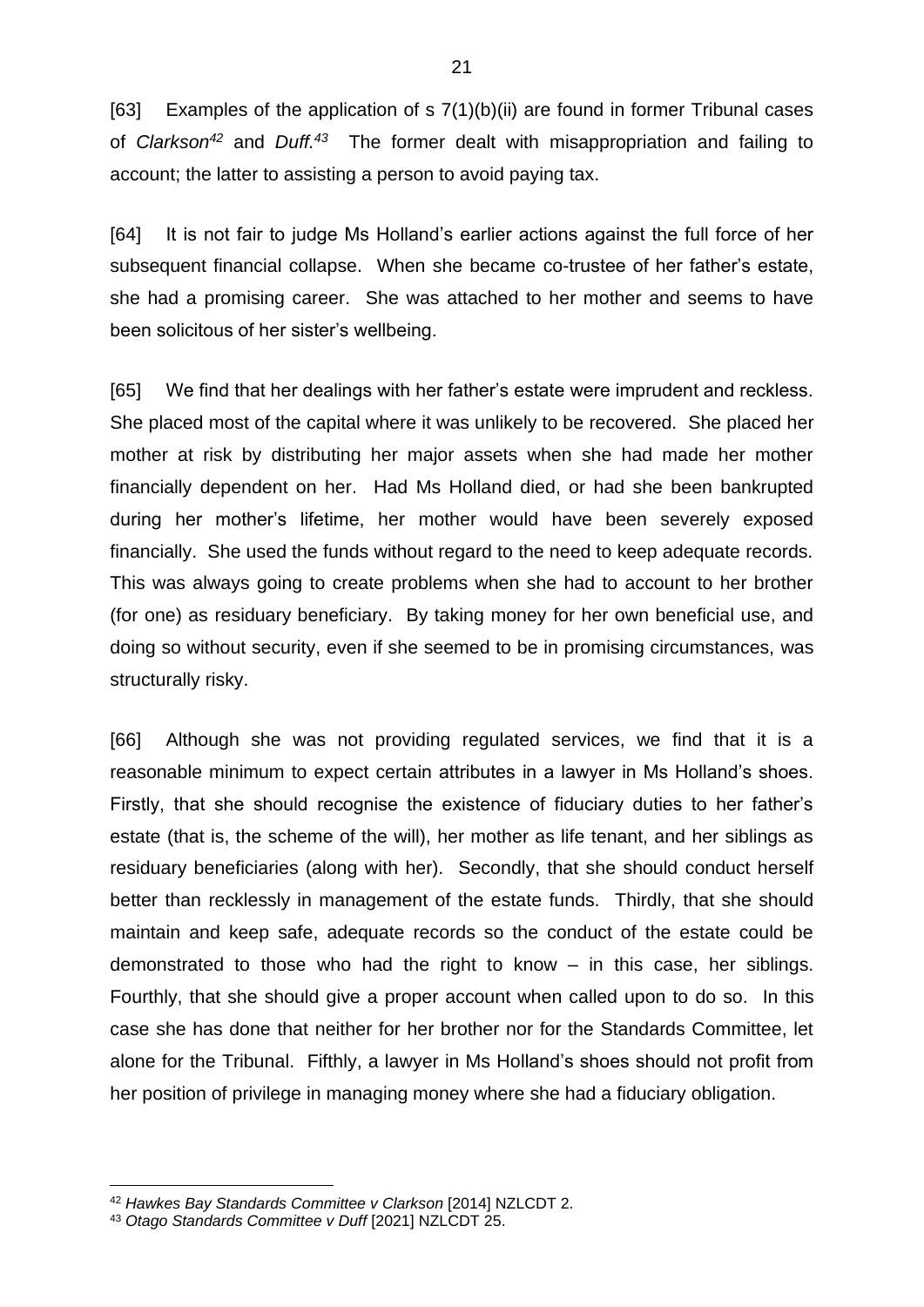[67] We accept that our assessment of Ms Holland's actions should be balanced, taking account of the circumstances, including family relationships and the broad intentions of parental desires. It may well have been suitable to sell her mother's real estate and divide it in other circumstances but where she had more or less alienated the capital of her father's estate, these transactions left her mother quite exposed. In these matters, Ms Holland was the prime mover of sale and interim distribution. We infer she had personal financial needs which ought not to sway a fiduciary. She was in a position of trust. That, even when giving evidence before the Tribunal, she failed to recognise the extent to which she had imperilled her mother's position and hampered her brother's ability to obtain his residuary share, falls short of the care one would expect in a lawyer, even though not acting as a lawyer providing regulated services.

[68] Mr Pidgeon took no issue with the test as contended for by Mr Simmonds. Nevertheless, Mr Pidgeon urged us to consider the situation his client was in at the various times the conduct occurred. A finding of misconduct is a grave matter because it brings cherished career and employment prospects into question, let alone the disgrace of losing the privileged status, the underpinnings of which these disciplinary proceedings guard by our findings. Among the cases referred to in LexisNexis Laws of New Zealand, to which he referred, is a 1932 Court of Appeal decision<sup>44</sup> which is cited for the proposition that an honest muddler may still be guilty of professional misconduct. In that case, the practitioner mixed his own funds with trust funds. In the present case, we could not characterise Ms Holland's conduct so favourably. Over a period of many years, she ignored clear fiduciary duties, promoted her own interests and, when called to account, she has been avoidant, obstructive, and plainly irrational. This is our firm, unanimous view.

[69] In the present case, we find Ms Holland's conduct fell so short of basic standards and the qualities of integrity expected of those who are fit to be members of the profession that the public could have no confidence in her ability to perform reliably as a lawyer should. We find the charge of misconduct is amply proven.

<sup>44</sup> *Re F* [1932] NZLR 315 (CA).